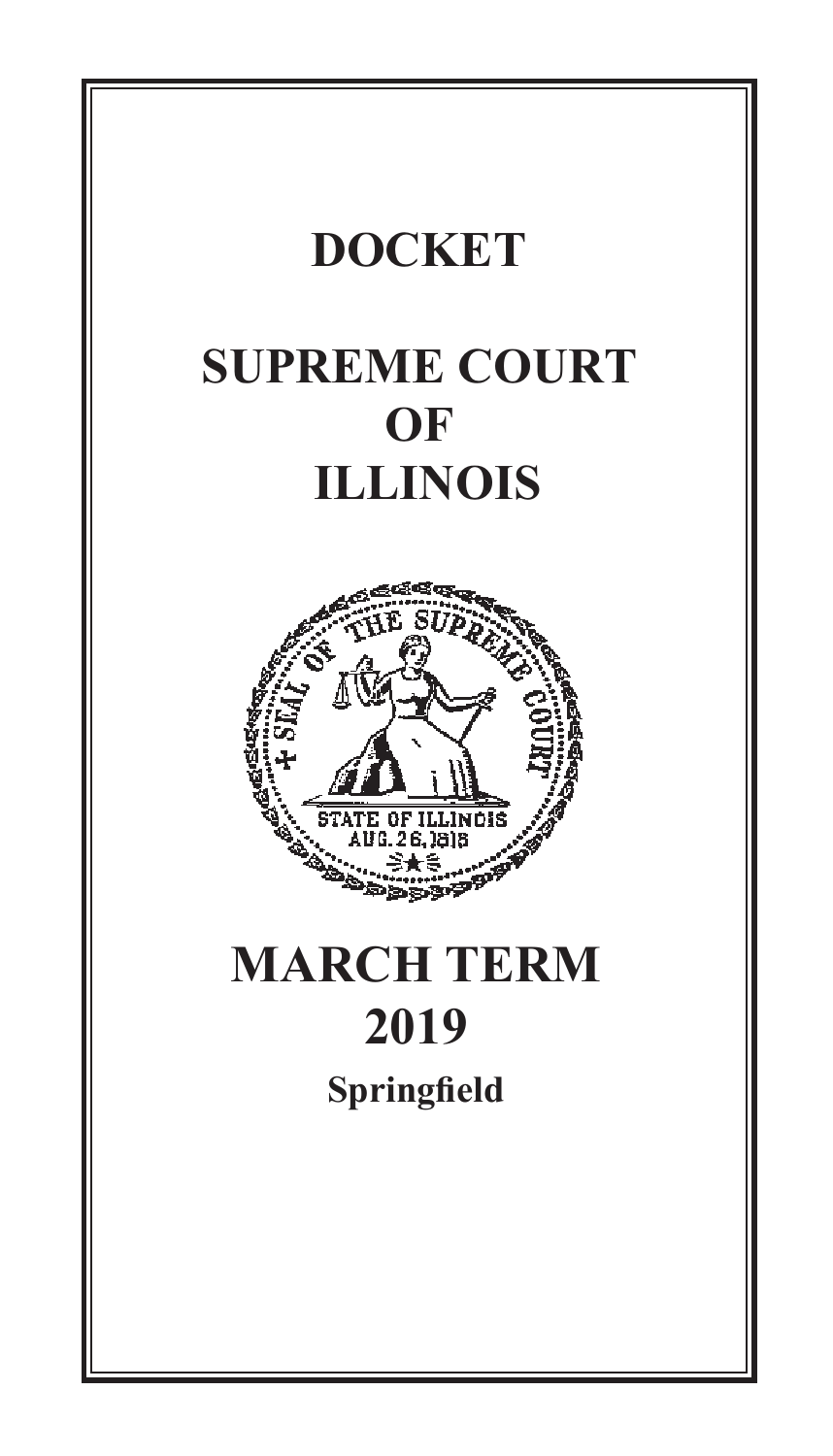# TERMS OF COURT

## in SPRINGFIELD on the second Monday in  **OF** THE SUPREME COURT OF ILLINOIS convenes September, November, January, March and May:

March 11, 2019

May 13, 2019

September 9, 2019

November 11, 2019

January 13, 2020

Other than September Term when the Court will convene daily at 9:00 A.M. each week, the Court will convene daily at 9:30 A.M. with the exception that on the last day of the call each week, Court will convene at 9:00 A.M.

**SEPTEM** The information contained in this book may be found on the Court's website: http://www.illinoiscourts.gov

**Springfield** (Printed by authority of the State of Illinois)  $(3/19 - 350 - PR 19 - 0082)$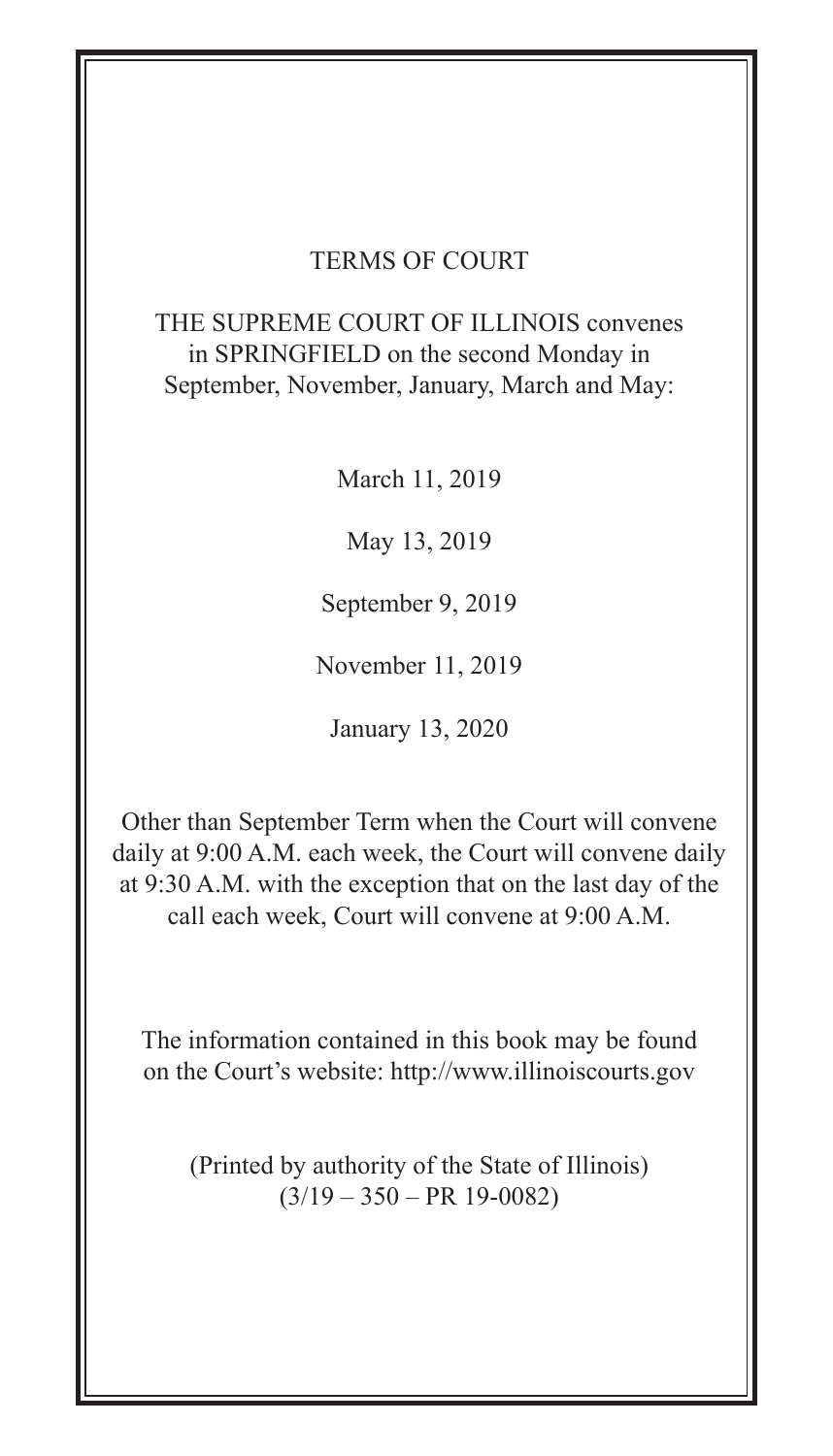## **SUPREME COURT OF ILLINOIS**

1



# $MARCH$  **TERM 2019 2010**

**Supreme Court Clerk Supreme Court Building Springfield, Illinois 62701**

**Telephone (217) 782-2035**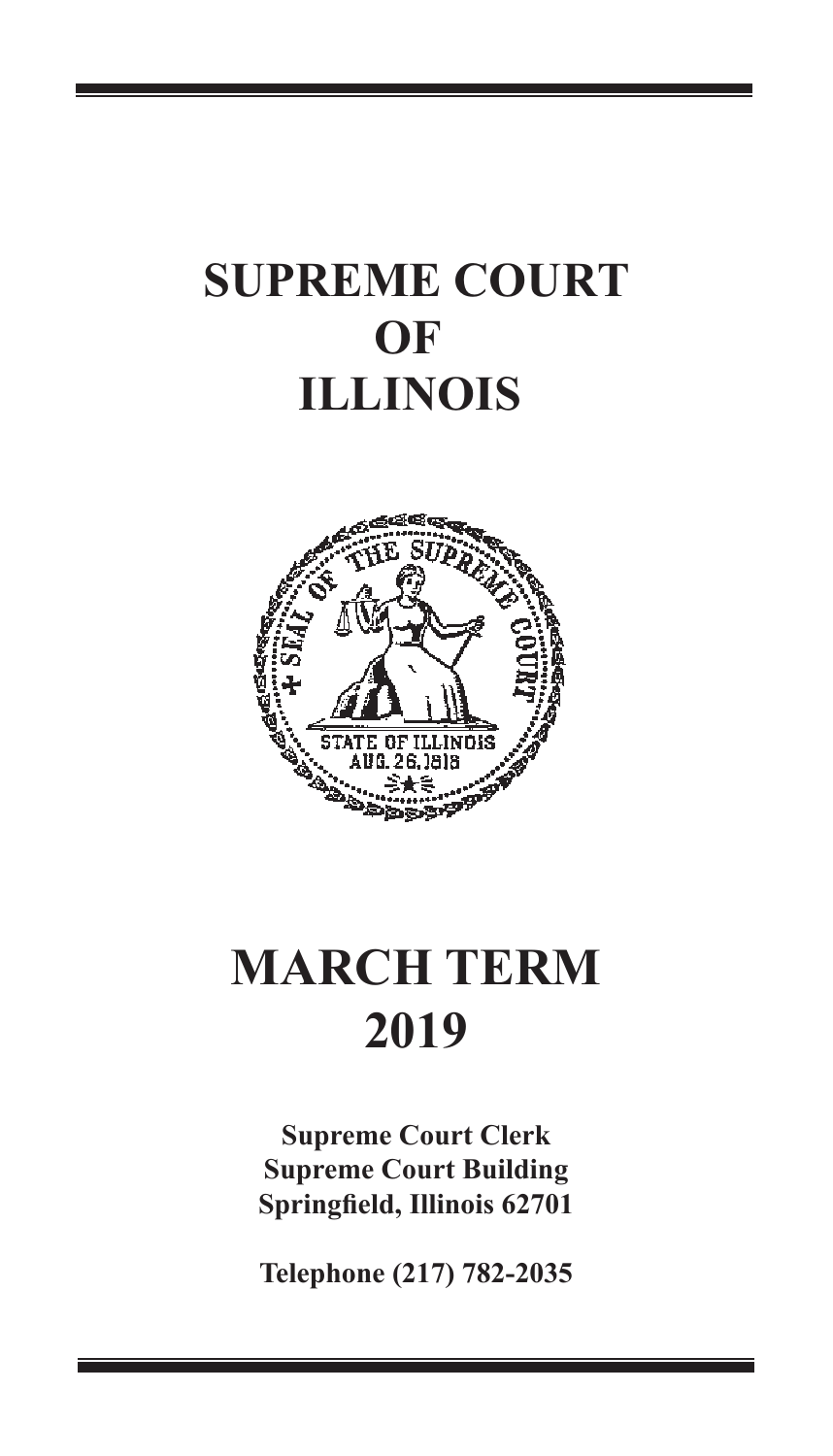#### **SUPREME COURT OF ILLINOIS JUSTICES**

2

LLOYD A. KARMEIER, Chief Justice Nashville, Illinois

> ROBERT R. THOMAS Wheaton, Illinois

THOMAS L. KILBRIDE Rock Island, Illinois

> RITA B. GARMAN Danville, Illinois

ANNE M. BURKE Chicago, Illinois

MARY JANE THEIS Chicago, Illinois

P. SCOTT NEVILLE, JR. Chicago, Illinois

KWAME RAOUL , Attorney General Springfield, Illinois

CAROLYN TAFT GROSBOLL, Supreme Court Clerk Springfield, Illinois

JIM CIMAROSSA, Supreme Court Marshal Springfield, Illinois

JACOB H. JOST, Reporter of Decisions Springfield, Illinois

GEOFFREY P. PELZEK, Librarian Springfield, Illinois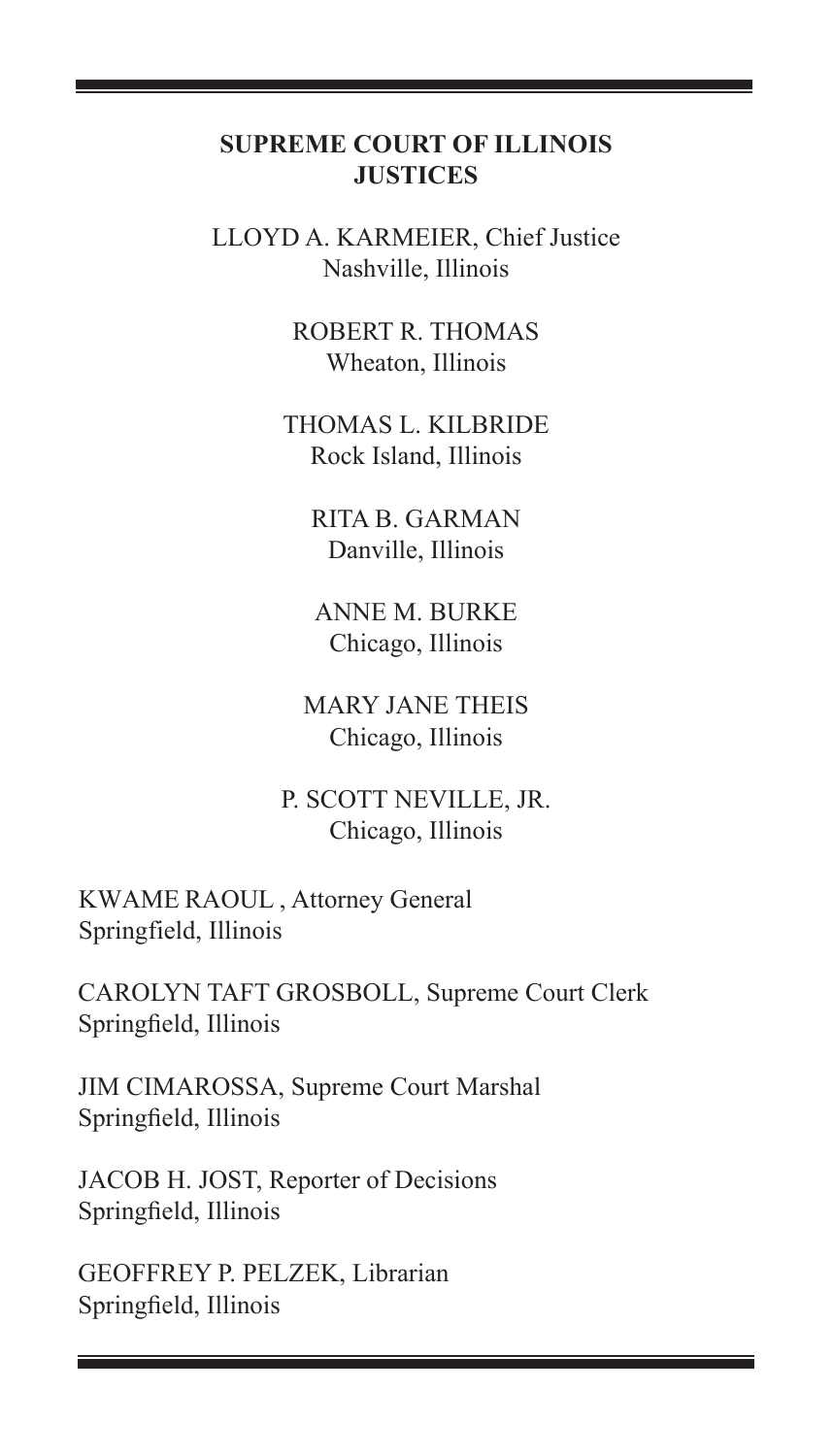### **ADVISEMENT DOCKET MARCH TERM 2019**

- 121452 Richard Lee Van Dyke, etc., Appellee, v. Jesse White, etc., Appellant. Appeal, Appellate Court, Fourth District.
- 122327 People State of Illinois, Appellant, v. Dimitri Buffer, Appellee. Appeal, Appellate Court, First District.
- 122549 People State of Illinois, Appellee, v. Joseph Griffin, Appellant. Appeal, Appellate Court, First **District**
- 122626 Aaron Fillmore, Appellee, v. Gladyse C. Taylor, etc., et al., Appellants. Appeal, Appellate Court, Fourth District.
- 122798 County of Will et al., Appellants, v. Illinois
- 122813 Pollution Control Board, Appellee. Appeal,
- Appellate Court, Third District. cons.
- 122830 People State of Illinois, Appellant, v. David D. Kimble, Appellee. Appeal, Appellate Court, Second District.
- 122878 The City of Chicago et al., Appellees, v. The City of Kankakee et al., Appellants. Appeal, Appellate Court, First District.
- 122891 People State of Illinois, Appellant, v. Elizabeth M. Clark, Appellee. Appeal, Appellate Court, Third District.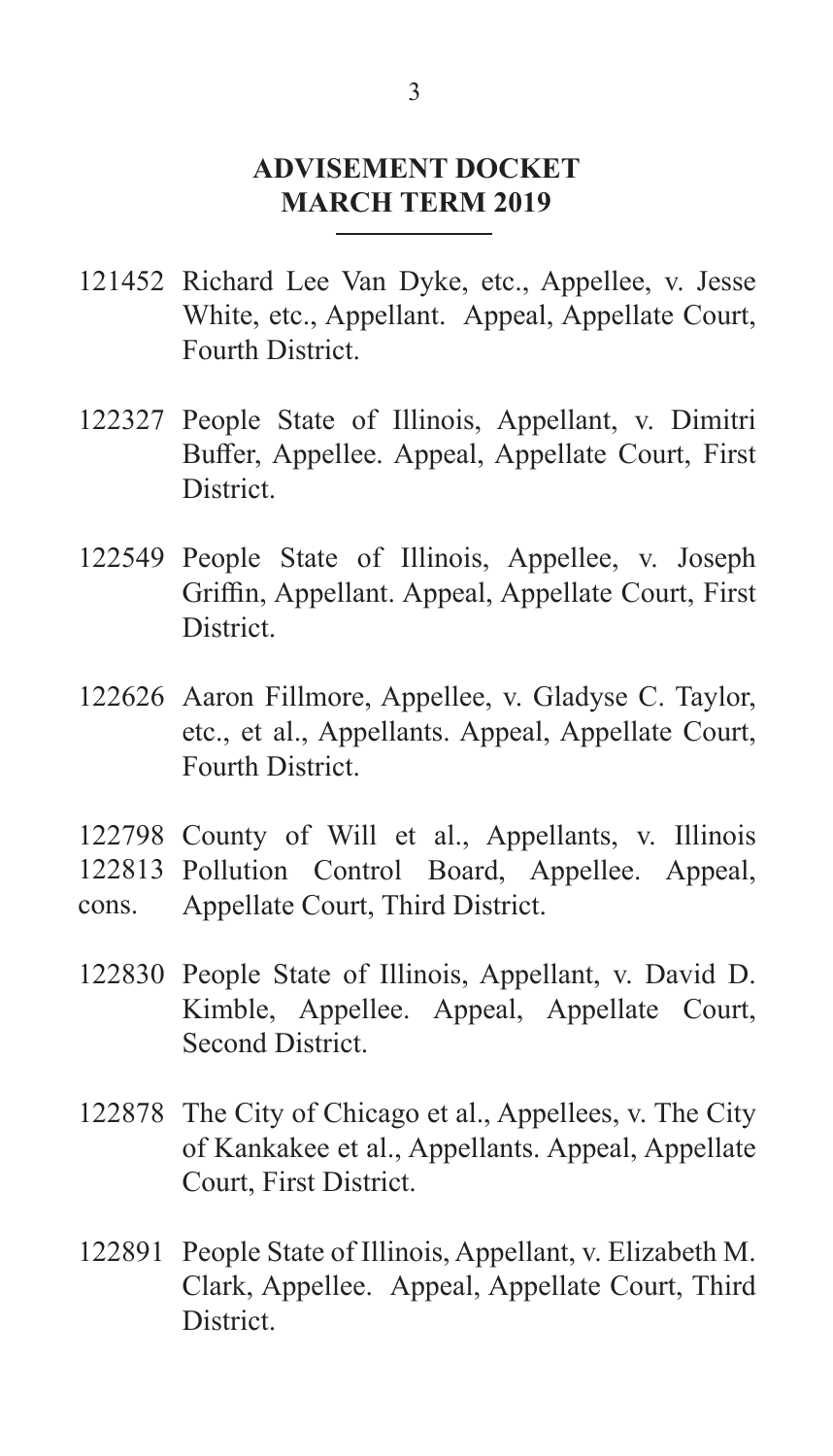- 122905 David Piccioli, Appellant, v. Board of Trustees of the Teachers Retirement System et al., etc., Appellees. Appeal, Circuit Court (Sangamon).
- 122951 People State of Illinois, Appellant, v. Ronald
- 122952 Greco et al., Appellees. Appeals, Circuit Court
- (DuPage). cons.
- 123046 1550 MP Road LLC, Appellee, v. Teamsters Local Union No. 700, Appellant. Appeal, Appellate Court, First District.
- 123052 People State of Illinois, Appellee, v. Aaron Rios-Salazar, Appellant. Appeal, Appellate Court, Third District.
- 123123 LMP Services, Inc., Appellant, v. The City of Chicago, Appellee. Appeal, Appellate Court, First **District**
- 123201 Noah Wingert, etc., Appellant, v. Patsy A. Hradisky, etc., Appellee. Appeal, Circuit Court (Cook).
- 123289 People State of Illinois, Appellee, v. Deontae X. Murray, Appellant. Appeal, Appellate Court, Second District.
- 123370 Kenin L. Edwards, Petitioner, v. Hon. Michael L. Atterberry, Judge of the Eighth Judicial Circuit, et al., Respondents. Prohibition.
- 123521 Jane Doe, a Minor, etc., et al., Appellees, v. Chad Coe et al. (The First Congregational Church of Dundee, Illinois, et al., Appellants). Appeal, Appellate Court, Second District.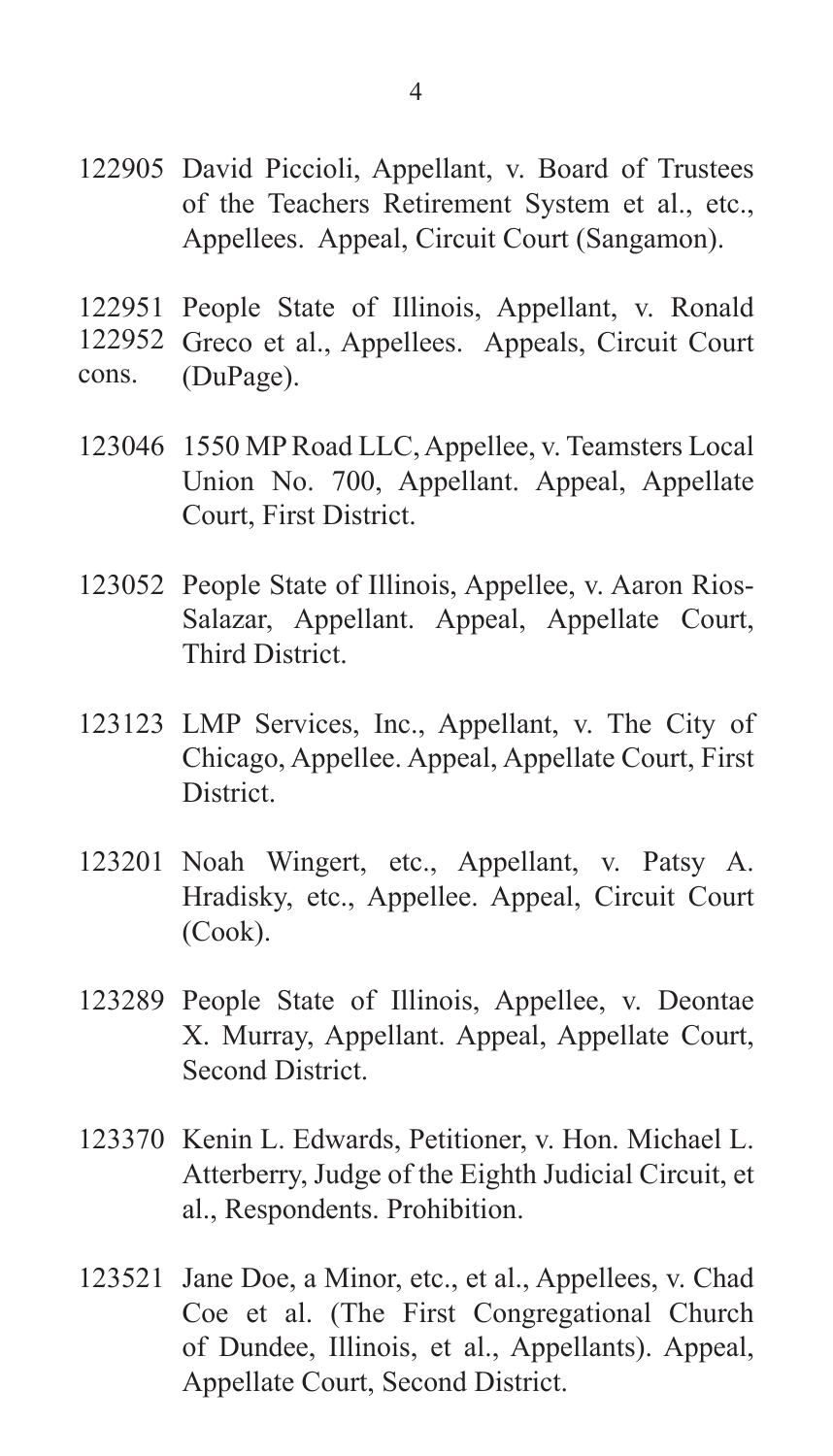- 123594 Kenrick Roberts et al., Appellees, v. Board of
- 123599 Trustees Community College District No. 508,
- etc., et al., Appellants. Appeal, Appellate Court, First District. cons.
- 123622 Gerald S. McCarthy, Appellee, v. Abraham Lincoln Reynolds, III, 2006 Declaration of Living Trust, et al., etc., (Marvin Gray, Appellant). Appeal, Appellate Court, First District.
- 123734 People State of Illinois, Appellant, v. Gerald Drake, Appellee. Appeal, Appellate Court, First **District**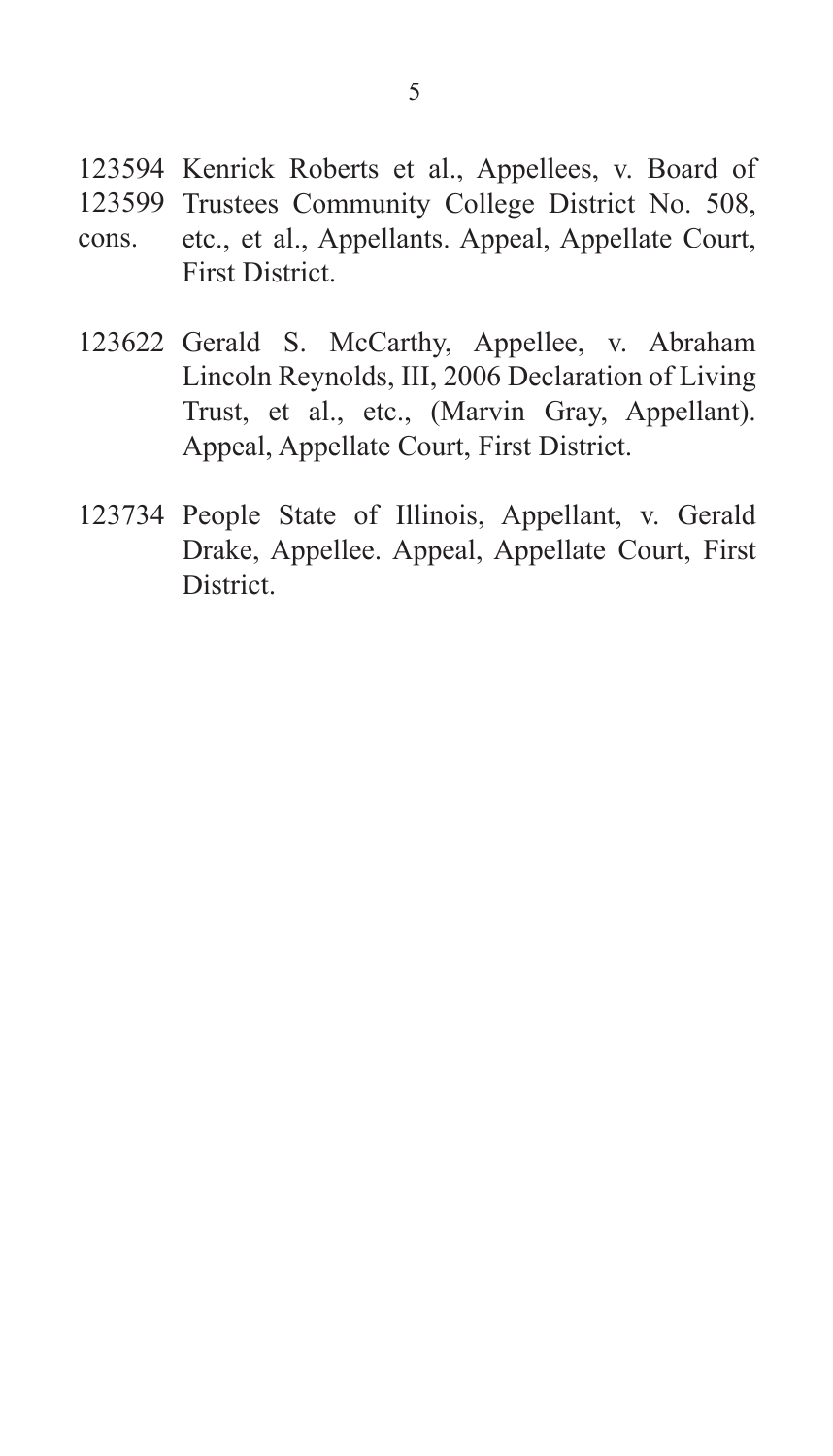### **REHEARING DOCKET MARCH TERM 2019**

**This list of cases might be incomplete owing to the filing of additional petitions for rehearing beyond the publication date of this docket book. For the most recent list please check the Court's website: http://www.illinoiscourts.gov**

122974 Zachary Stanphill, Adm'r, etc., Appellee, v. Lori Ortberg, Indv., etc., et al., Appellants. Appeal, Appellate Court, Second District.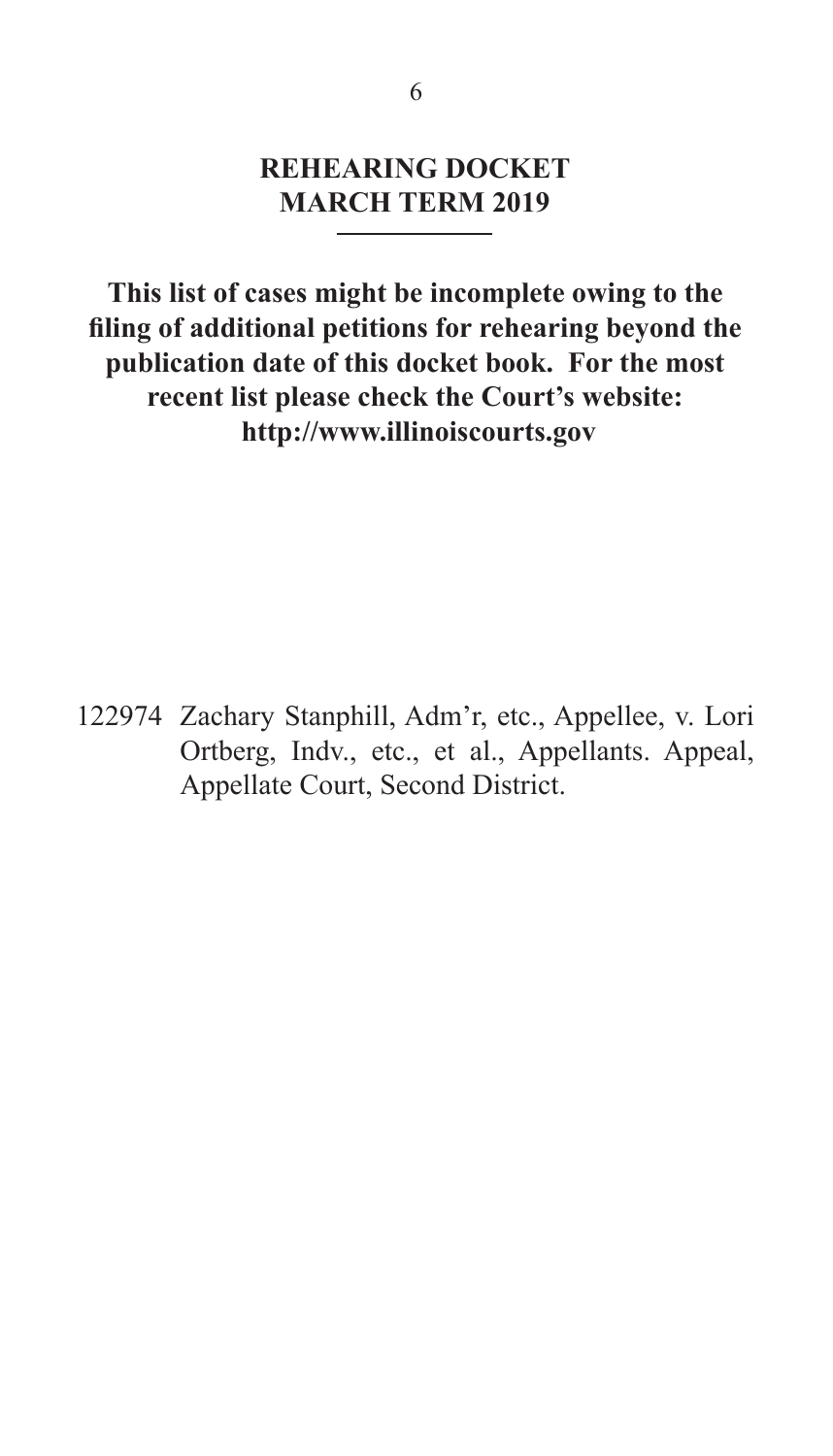## **CALL OF THE DOCKET MARCH TERM 2019**

## **Call Tuesday, March 12, 2019 9:30 A.M.**

- 123318 People State of Illinois, Appellant, v. Darren Johnson, Appellee. Appeal, Appellate Court, Third District. Oral
- 123626 Destin McIntosh, Indv., etc., Appellee, v.
- Walgreens Boots Alliance, Inc., Appellant. Appeal, Appellate Court, First District. Oral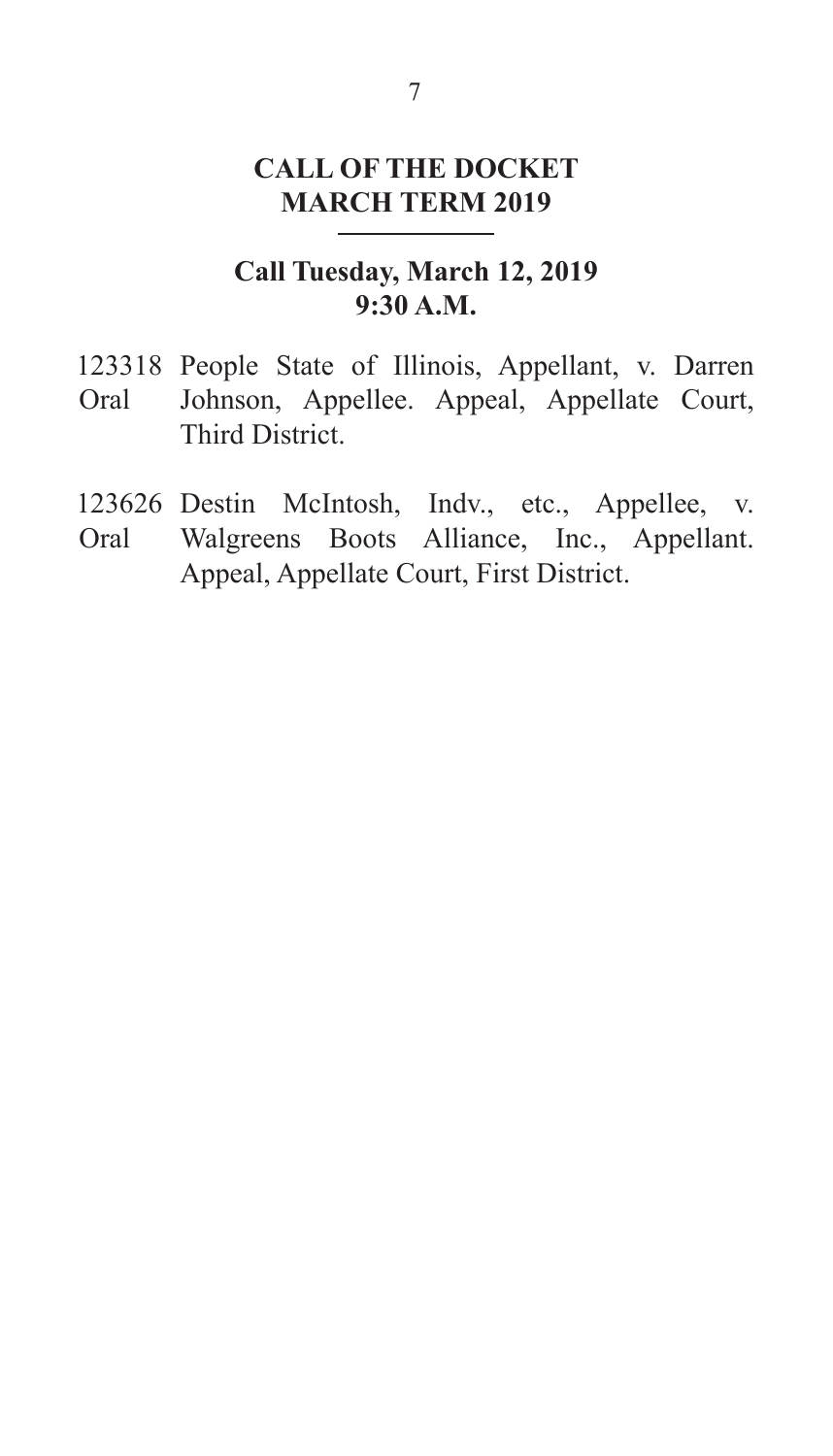### **Call Wednesday, March 13, 2019 9:30 A.M.**

- 123937 Gerald R. Ward, Indv., etc., Appellee, v. Decatur Memorial Hospital, Appellant. Appeal, Appellate Court, Fourth District. Oral
- 123990 Alexis Nichols, etc., Appellee, v. David Fahrenkamp et al., etc., Appellants. Appeal, Appellate Court, Fifth District. Oral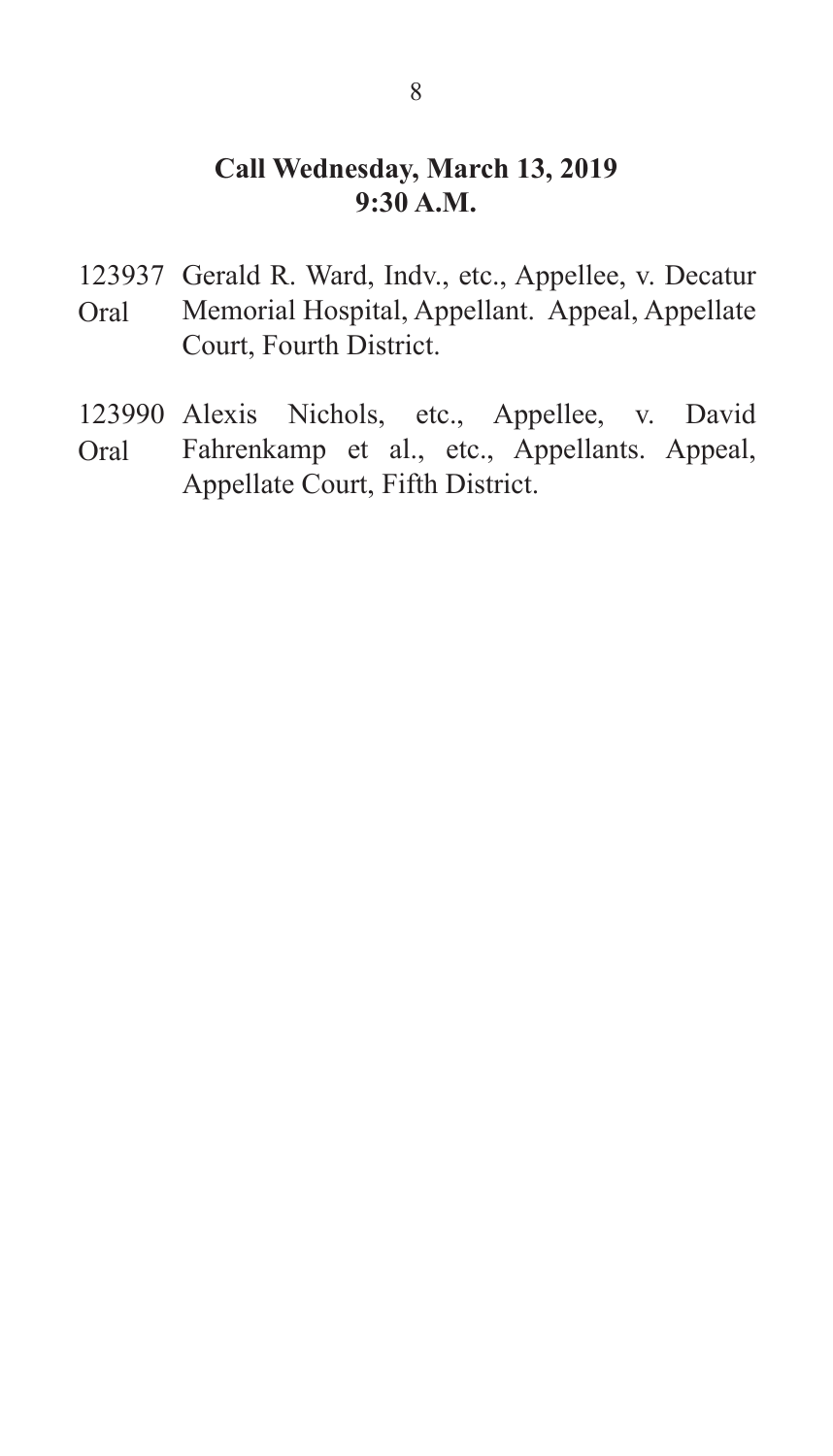### **LEAVE TO APPEAL DOCKET MARCH TERM 2019**

- 115979 People State of Illinois, respondent, v. Terrel Jenkins, petitioner. Leave to appeal, Appellate Court, First District.
- 117315 People State of Illinois, respondent, v. Nickolas Santos, petitioner. Leave to appeal, Appellate Court, First District.
- 117572 People State of Illinois, respondent, v. Renard Branch, petitioner. Leave to appeal, Appellate Court, First District.
- 117782 People State of Illinois, respondent, v. Eric Diaz, petitioner. Leave to appeal, Appellate Court, First District.
- 118409 People State of Illinois, respondent, v. Kevin Watson, petitioner. Leave to appeal, Appellate Court, First District.
- 119139 People State of Illinois, respondent, v. Justin Cavazos, petitioner. Leave to appeal, Appellate Court, Second District.
- 119159 People State of Illinois, respondent, v. Steshawn Brisco, petitioner. Leave to appeal, Appellate Court, First District.
- 119208 People State of Illinois, respondent, v. Joshua Cavazos, petitioner. Leave to appeal, Appellate Court, Second District.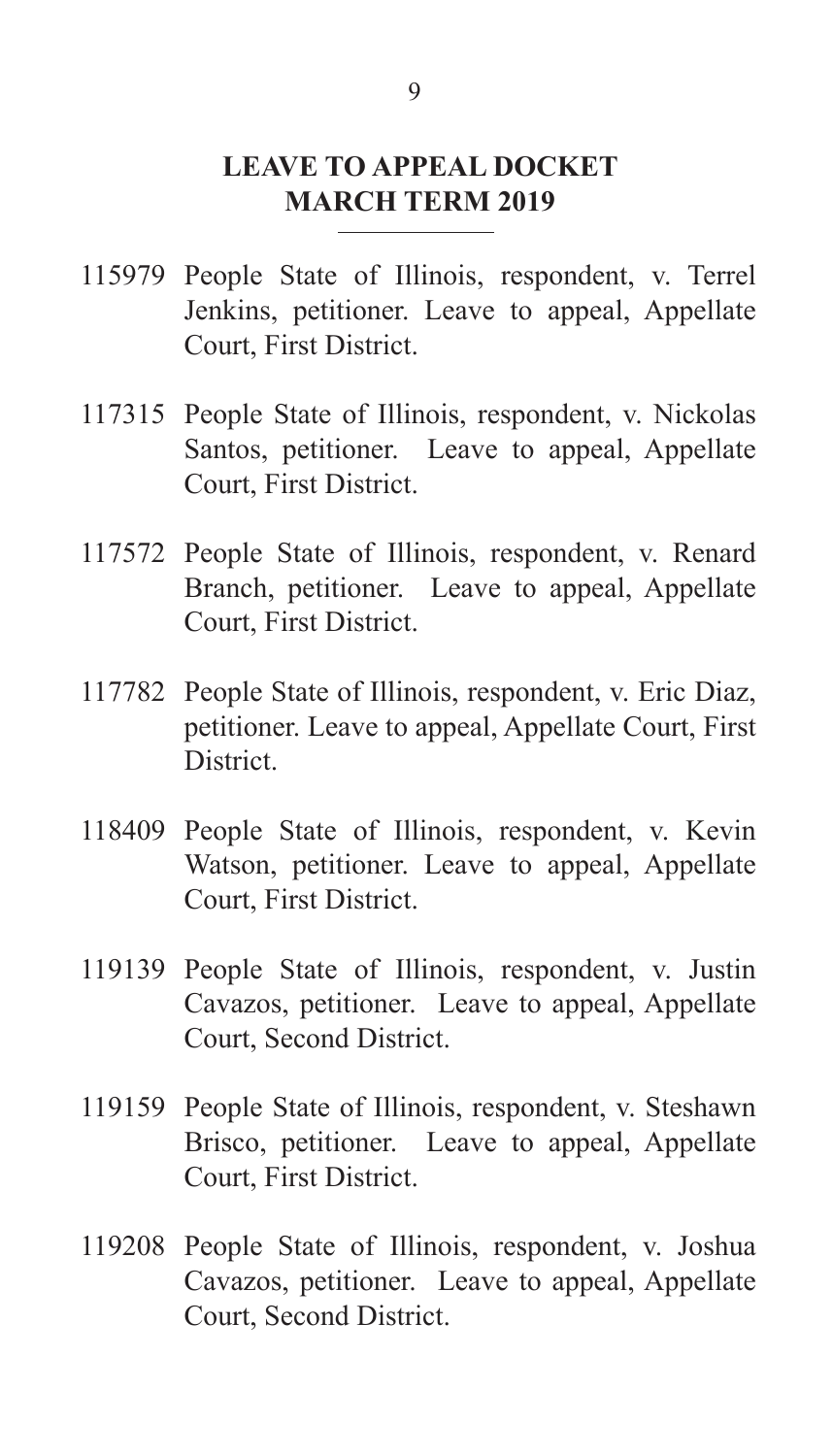- 119284 People State of Illinois, respondent, v. Cesilio Ramirez, petitioner. Leave to appeal, Appellate Court, First District.
- 119310 People State of Illinois, respondent, v. Dreshawn Luna, petitioner. Leave to appeal, Appellate Court, Second District.
- 119345 People State of Illinois, respondent, v. Efrain Becerra, petitioner. Leave to appeal, Appellate Court, First District.
- 119814 People State of Illinois, respondent, v. Deontray E. Johnson, petitioner. Leave to appeal, Appellate Court, Third District.
- 119867 People State of Illinois, respondent, v. James Glazier, petitioner. Leave to appeal, Appellate Court, Fifth District.
- 119940 People State of Illinois, respondent, v. Willie Walls, petitioner. Leave to appeal, Appellate Court, Second District.
- 120086 People State of Illinois, respondent, v. Romairal Allen, petitioner. Leave to appeal, Appellate Court, First District.
- 120821 People State of Illinois, respondent, v. Terrance Tucker, petitioner. Leave to appeal, Appellate Court, First District.
- 120826 People State of Illinois, petitioner, v. Michael Nieto, respondent. Leave to appeal, Appellate Court, First District.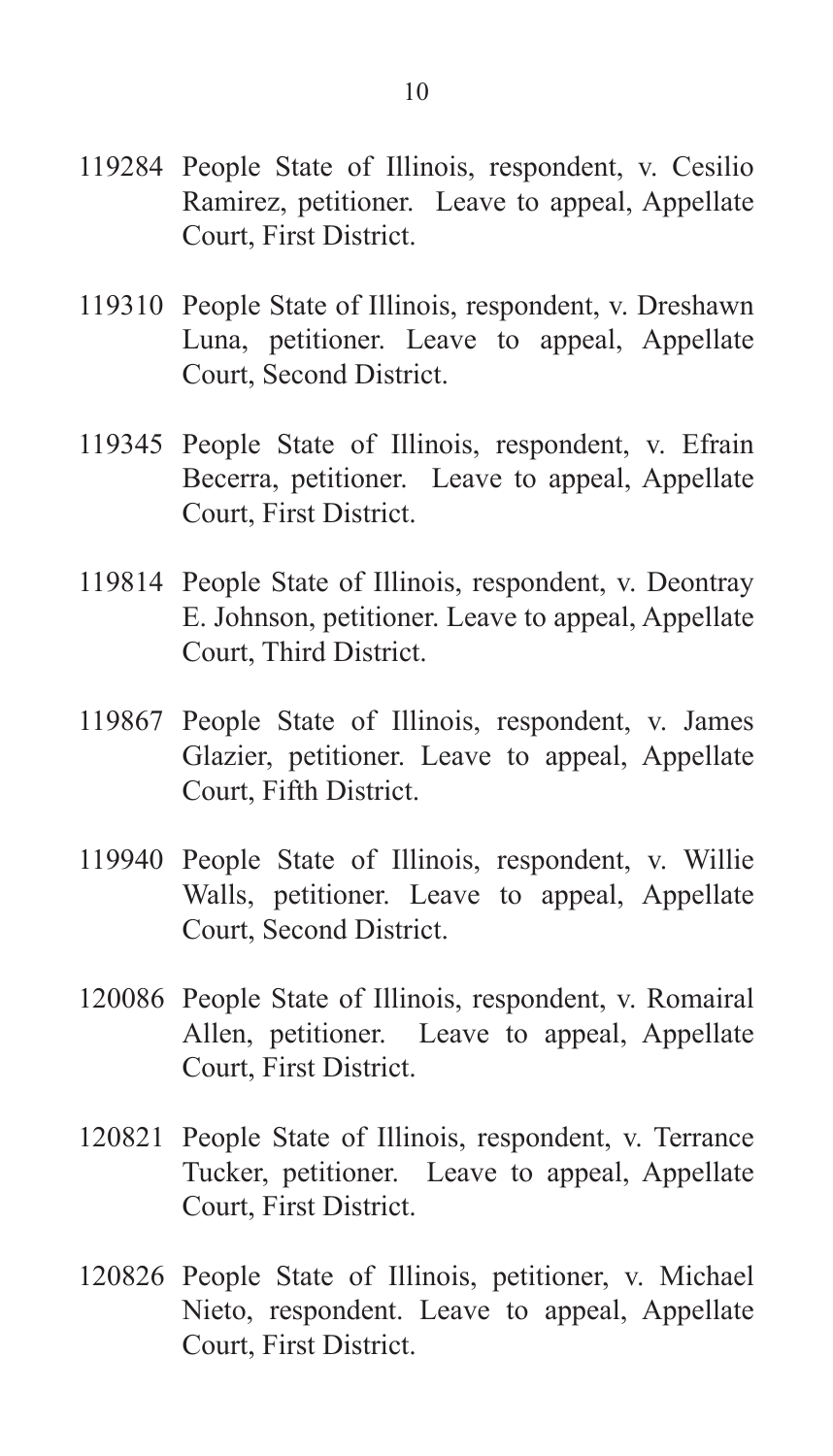- 121036 People State of Illinois, respondent, v. Arsenio Willis, petitioner. Leave to appeal, Appellate Court, First District.
- 121216 People State of Illinois, respondent, v. Ramirez Taylor, petitioner. Leave to appeal, Appellate Court, First District.
- 121275 People State of Illinois, petitioner, v. Terry Sanders, respondent. Leave to appeal, Appellate Court, First District.
- 121527 People State of Illinois, respondent, v. Darron Jackson, petitioner. Leave to appeal, Appellate Court, First District.
- 121578 People State of Illinois, petitioner, v. Erick Ortiz, respondent. Leave to appeal, Appellate Court, First District.
- 121579 People State of Illinois, respondent, v. Robert Christopher Jones, petitioner. Leave to appeal, Appellate Court, Third District.
- 121608 People State of Illinois, respondent, v. Dushawn Johnson, petitioner. Leave to appeal, Appellate Court, Third District.
- 121772 People State of Illinois, respondent, v. Aaron Eaton, petitioner. Leave to appeal, Appellate Court, Fourth District.
- 121901 People State of Illinois, respondent, v. Samuel Applewhite, petitioner. Leave to appeal, Appellate Court, First District.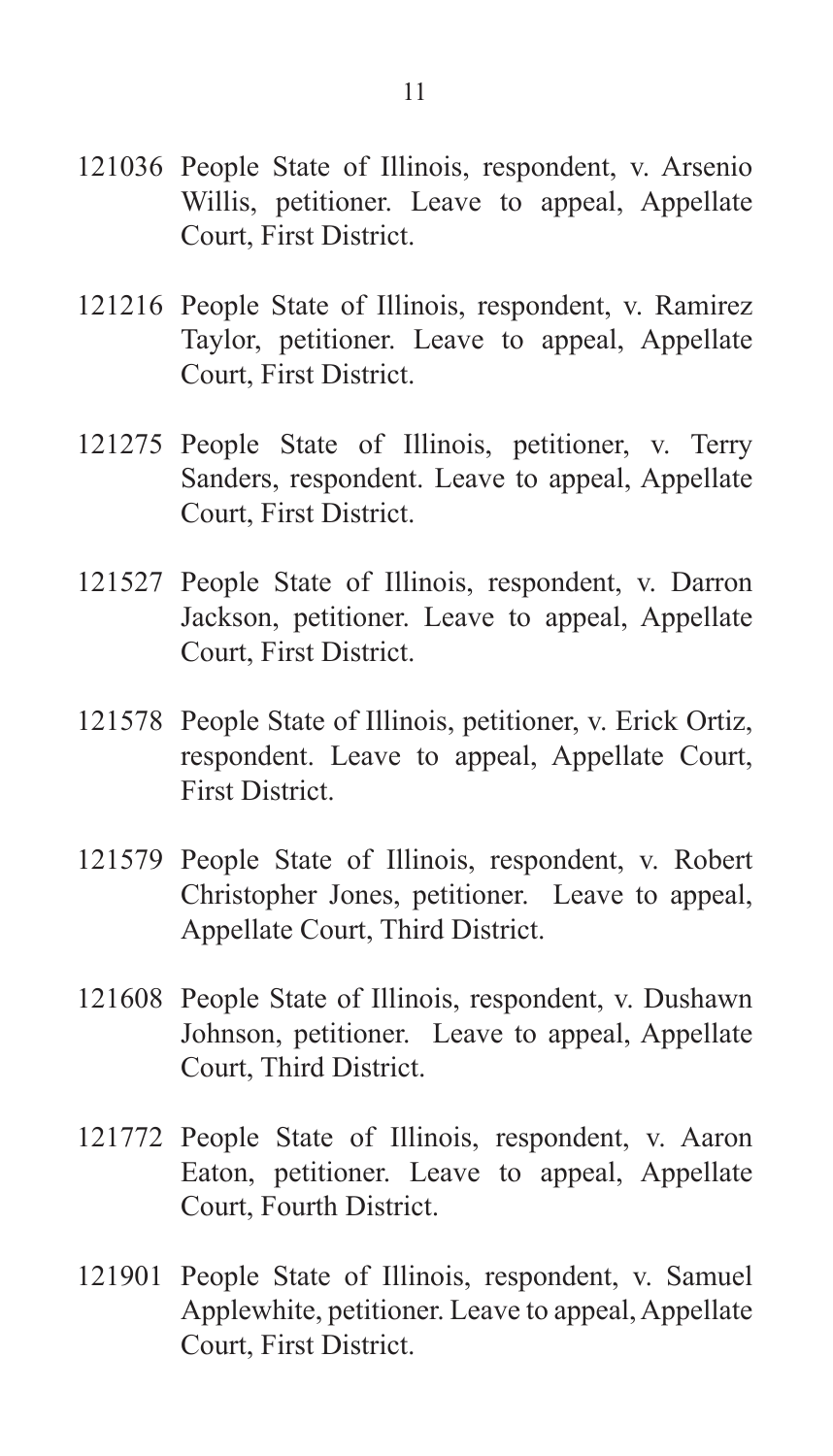- 122028 People State of Illinois, respondent, v. Matthew T. Edwards, petitioner. Leave to appeal, Appellate Court, Third District.
- 122154 People State of Illinois, respondent, v. Ronald Eugene White, petitioner. Leave to appeal, Appellate Court, Fourth District.
- 122172 People State of Illinois, respondent, v. Joshua Minniti, petitioner. Leave to appeal, Appellate Court, Second District.
- 122218 People State of Illinois, respondent, v. Delmont E. Thomas, Jr., petitioner. Leave to appeal, Appellate Court, Fourth District.
- 122374 People State of Illinois, respondent, v. Jeffrey Allen, petitioner. Leave to appeal, Appellate Court, First District.
- 122417 People State of Illinois, respondent, v. Russell Williams, petitioner. Leave to appeal, Appellate Court, First District.
- 122465 People State of Illinois, respondent, v. Jesus Rodriguez, petitioner. Leave to appeal, Appellate Court, First District.
- 122548 People State of Illinois, respondent, v. Adrian Gomez, petitioner. Leave to appeal, Appellate Court, First District.
- 122701 People State of Illinois, respondent, v. Angelo Evans, petitioner. Leave to appeal, Appellate Court, First District.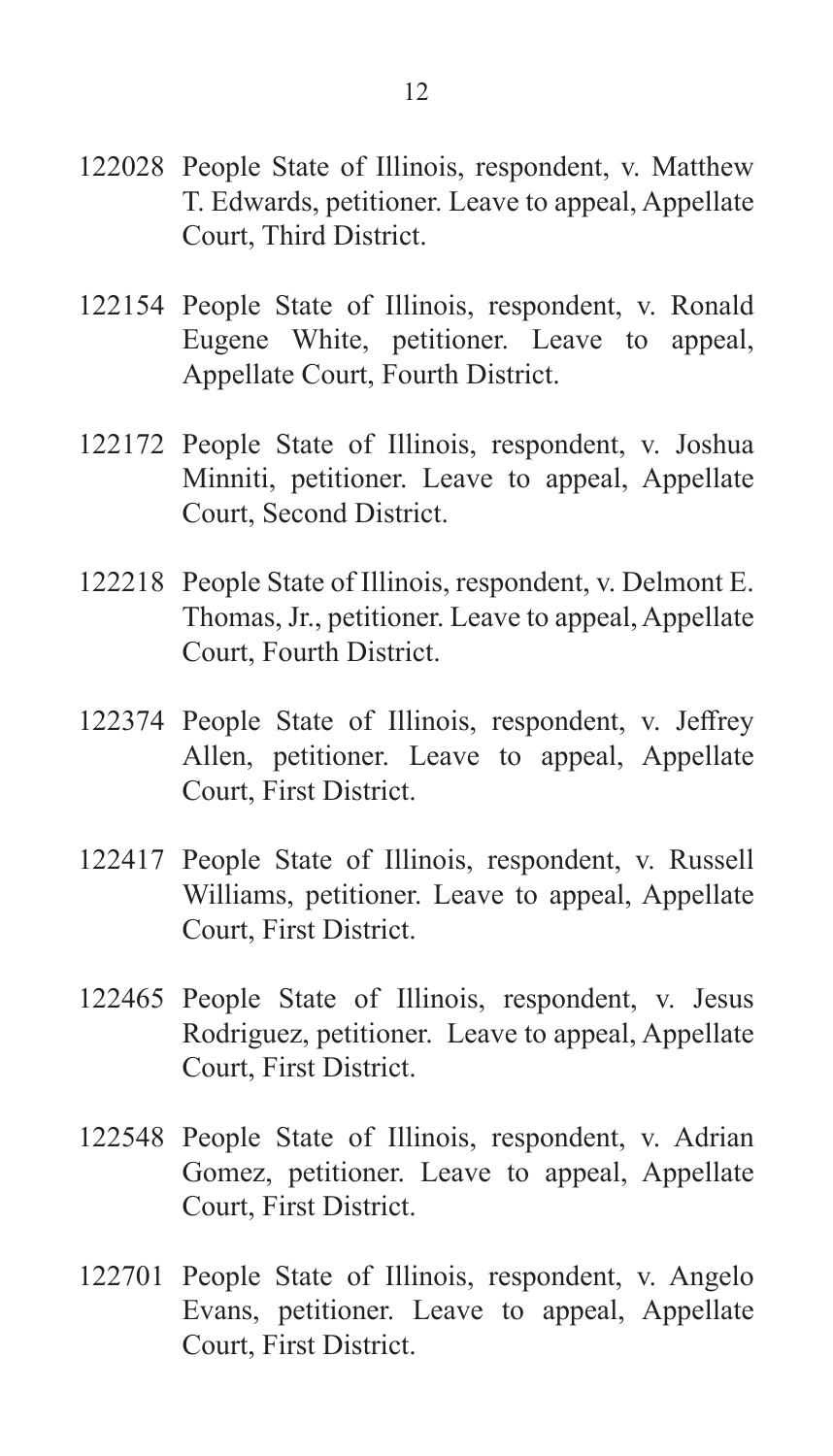- 122794 People State of Illinois, respondent, v. Saphonte Kuykendoll, petitioner. Leave to appeal, Appellate Court, First District.
- 122911 People State of Illinois, respondent, v. Delamonte Hoy, petitioner. Leave to appeal, Appellate Court, First District.
- 123010 People State of Illinois, respondent, v. Derrell Dorsey, petitioner. Leave to appeal, Appellate Court, First District.
- 123058 People State of Illinois, respondent, v. Michael McCaskill, petitioner. Leave to appeal, Appellate Court, First District.
- 123151 People State of Illinois, respondent, v. Franklin L. Small, Jr., petitioner. Leave to appeal, Appellate Court, Fourth District.
- 123171 People State of Illinois, respondent, v. Jeffrey Riley, petitioner. Leave to appeal, Appellate Court, First District.
- 123342 People State of Illinois, respondent, v. Patrick Jones, petitioner. Leave to appeal, Appellate Court, First District.
- 123405 People State of Illinois, respondent, v. Tyler R. Burlington, petitioner. Leave to appeal, Appellate Court, Fourth District.
- 123426 People State of Illinois, respondent, v. Kendall Fry, petitioner. Leave to appeal, Appellate Court, First District.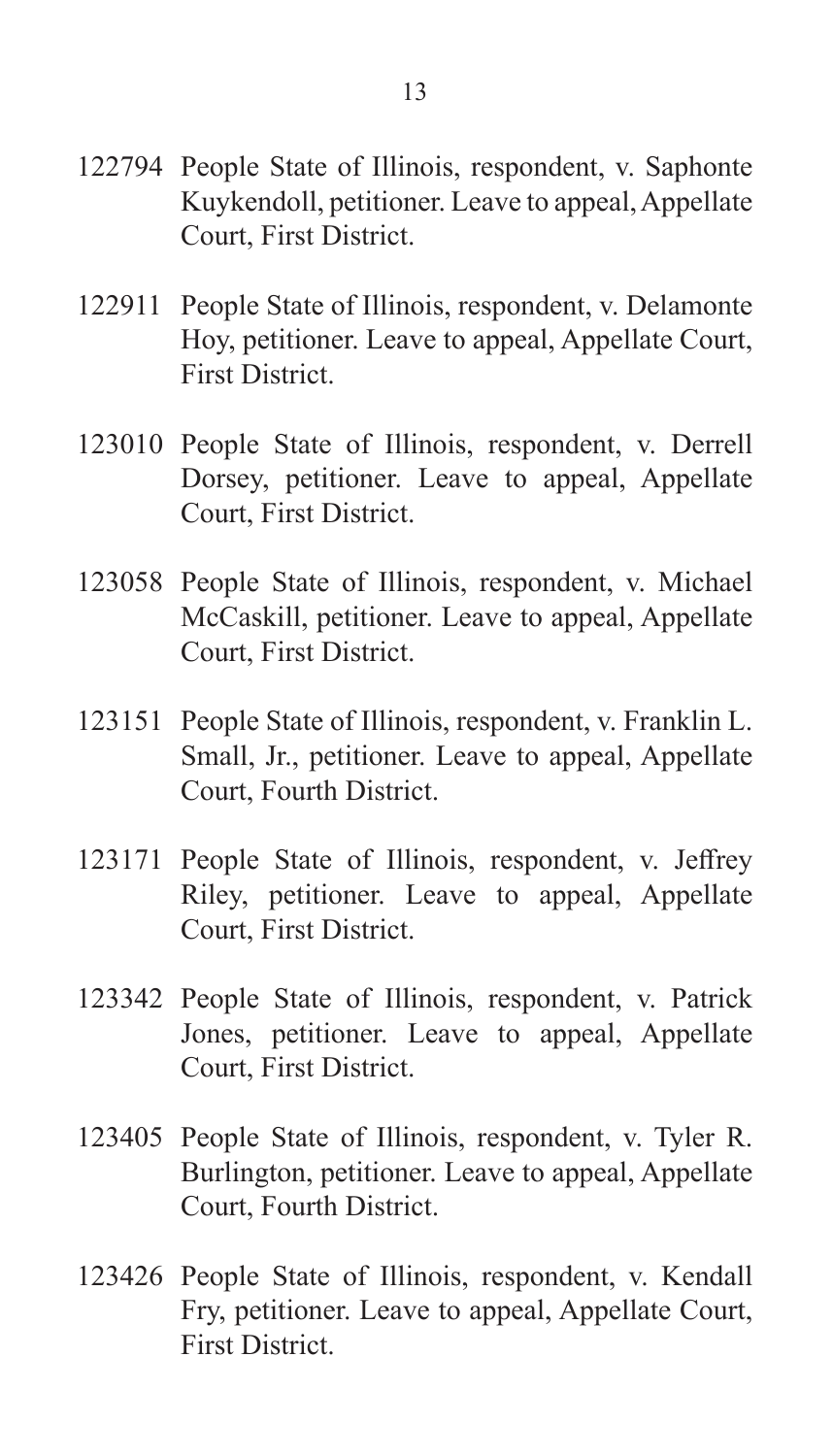- 123449 People State of Illinois, respondent, v. Darius Witherspoon, petitioner. Leave to appeal, Appellate Court, First District.
- 123466 People State of Illinois, respondent, v. Jonathan Miranda, petitioner. Leave to appeal, Appellate Court, First District.
- 123498 People State of Illinois, respondent, v. Rickie T. Nichols, petitioner. Leave to appeal, Appellate Court, Second District.
- 123504 People State of Illinois, respondent, v. Christopher Perez, petitioner. Leave to appeal, Appellate Court, First District.
- 123511 People State of Illinois, respondent, v. Llewillyn Johnson, petitioner. Leave to appeal, Appellate Court, First District.
- 123523 People State of Illinois, respondent, v. Herron Douglas, petitioner. Leave to appeal, Appellate Court, First District.
- 123531 People State of Illinois, respondent, v. Leshawn Walker, petitioner. Leave to appeal, Appellate Court, First District.
- 123603 People State of Illinois, respondent, v. Gabriel Enrique Berrios, petitioner. Leave to appeal, Appellate Court, Second District.
- 123642 People State of Illinois, respondent, v. James Walker, petitioner. Leave to appeal, Appellate Court, Third District.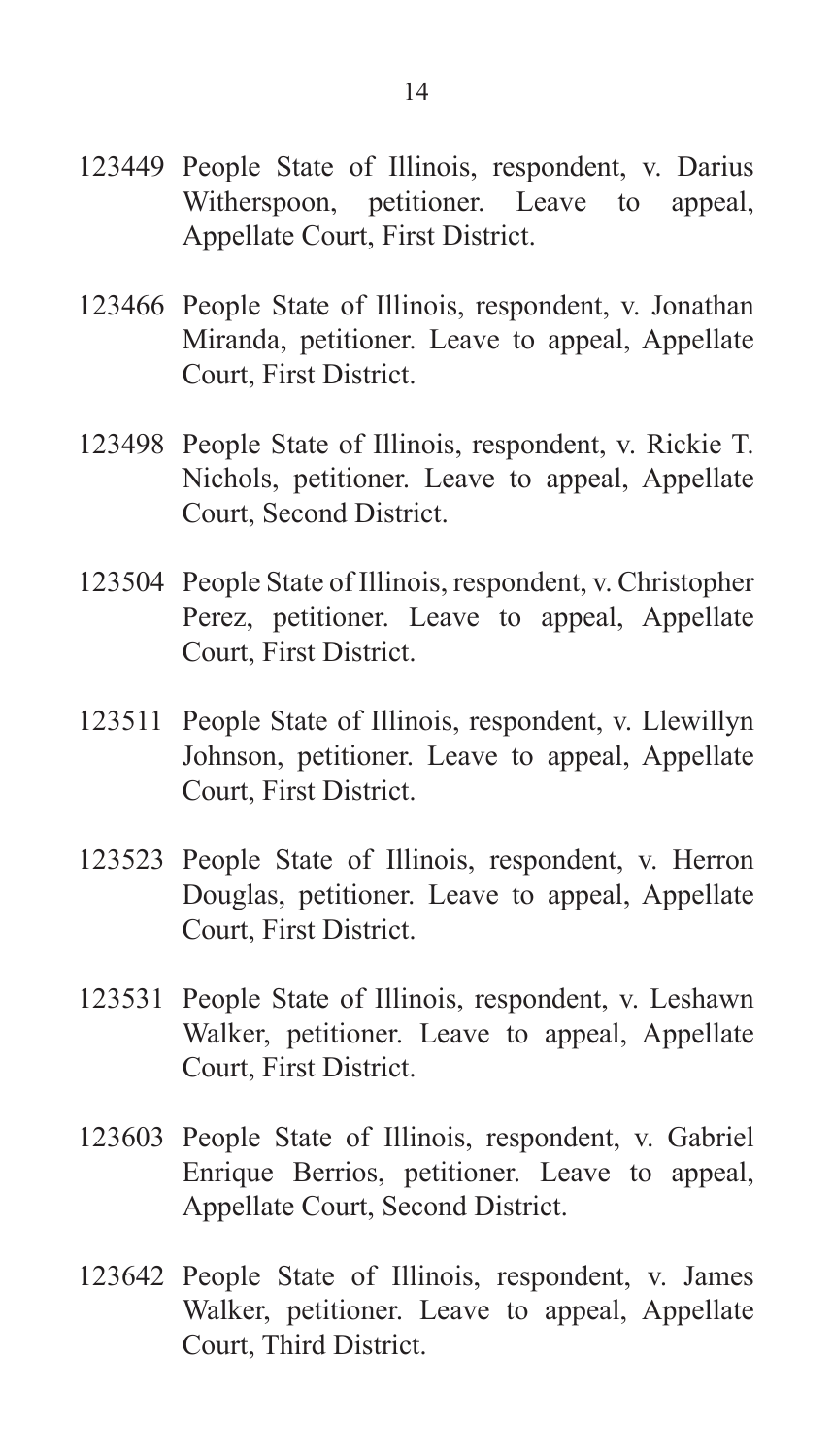- 123662 People State of Illinois, respondent, v. Shaquille Ronzell Diggins, petitioner. Leave to appeal, Appellate Court, Third District.
- 123711 People State of Illinois, respondent, v. Clifton Johnson, petitioner. Leave to appeal, Appellate Court, Second District.
- 123712 People State of Illinois, respondent, v. Keon Tolliver, petitioner. Leave to appeal, Appellate Court, First District.
- 123736 People State of Illinois, respondent, v. Jamison L. Moore, petitioner. Leave to appeal, Appellate Court, Second District.
- 123767 People State of Illinois, respondent, v. Eric L. Smith, petitioner. Leave to appeal, Appellate Court, Third District.
- 123769 People State of Illinois, respondent, v. Sebastian Rodriguez, petitioner. Leave to appeal, Appellate Court, First District.
- 123771 People State of Illinois, respondent, v. Brandon Wyatt, petitioner. Leave to appeal, Appellate Court, First District.
- 123782 People State of Illinois, respondent, v. Traveontaye M. Berry, petitioner. Leave to appeal, Appellate Court, Second District.
- 123822 People State of Illinois, respondent, v. Juan Barraza, petitioner. Leave to appeal, Appellate Court, First District.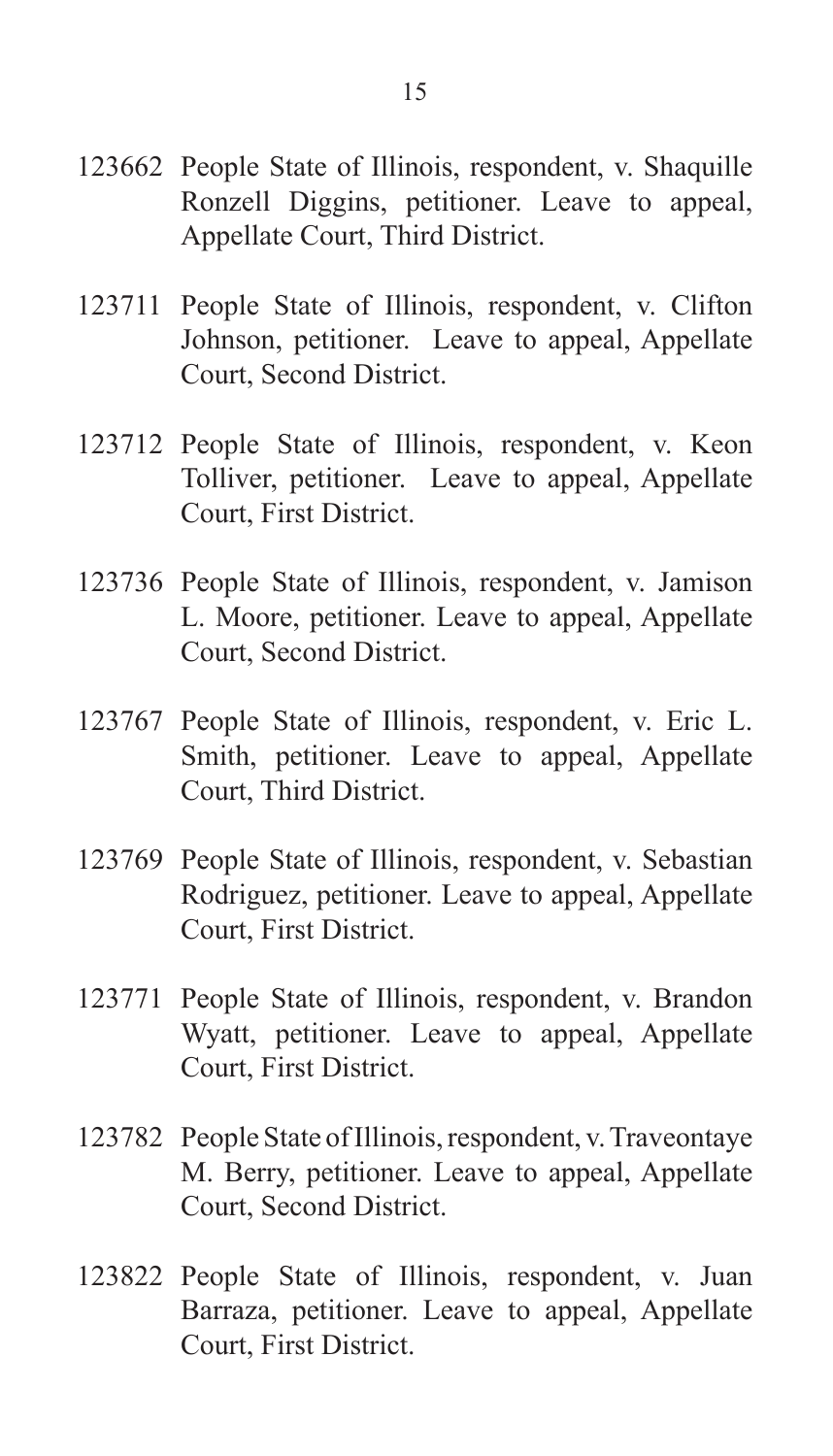- 123849 People State of Illinois, respondent, v. Rickey Robinson, petitioner. Leave to appeal, Appellate Court, First District.
- 123869 People State of Illinois, respondent, v. Maria Jimenez, petitioner. Leave to appeal, Appellate Court, First District.
- 123874 People State of Illinois, respondent, v. Joshua Enriquez, petitioner. Leave to appeal, Appellate Court, First District.
- 123894 Rafael Munoz, respondent, v. Norfolk Southern Railway Company, petitioner. Leave to appeal, Appellate Court, First District.
- 123931 People State of Illinois, respondent, v. Antonio McDowell, petitioner. Leave to appeal, Appellate Court, First District.
- 124017 People State of Illinois, respondent, v. Derrick Jordan, petitioner. Leave to appeal, Appellate Court, First District.
- 124022 People State of Illinois, respondent, v. Davett Fisher, petitioner. Leave to appeal, Appellate Court, Third District.
- 124075 Thrivent Investment Management Inc., petitioner, v. Illinois Securities Department, etc., et al., respondents. Leave to appeal, Appellate Court, First District.
- 124117 Klaudia Sekura, Indv., etc., respondent, v. Krishna Schaumburg Tan, Inc., etc., petitioner. Leave to appeal, Appellate Court, First District.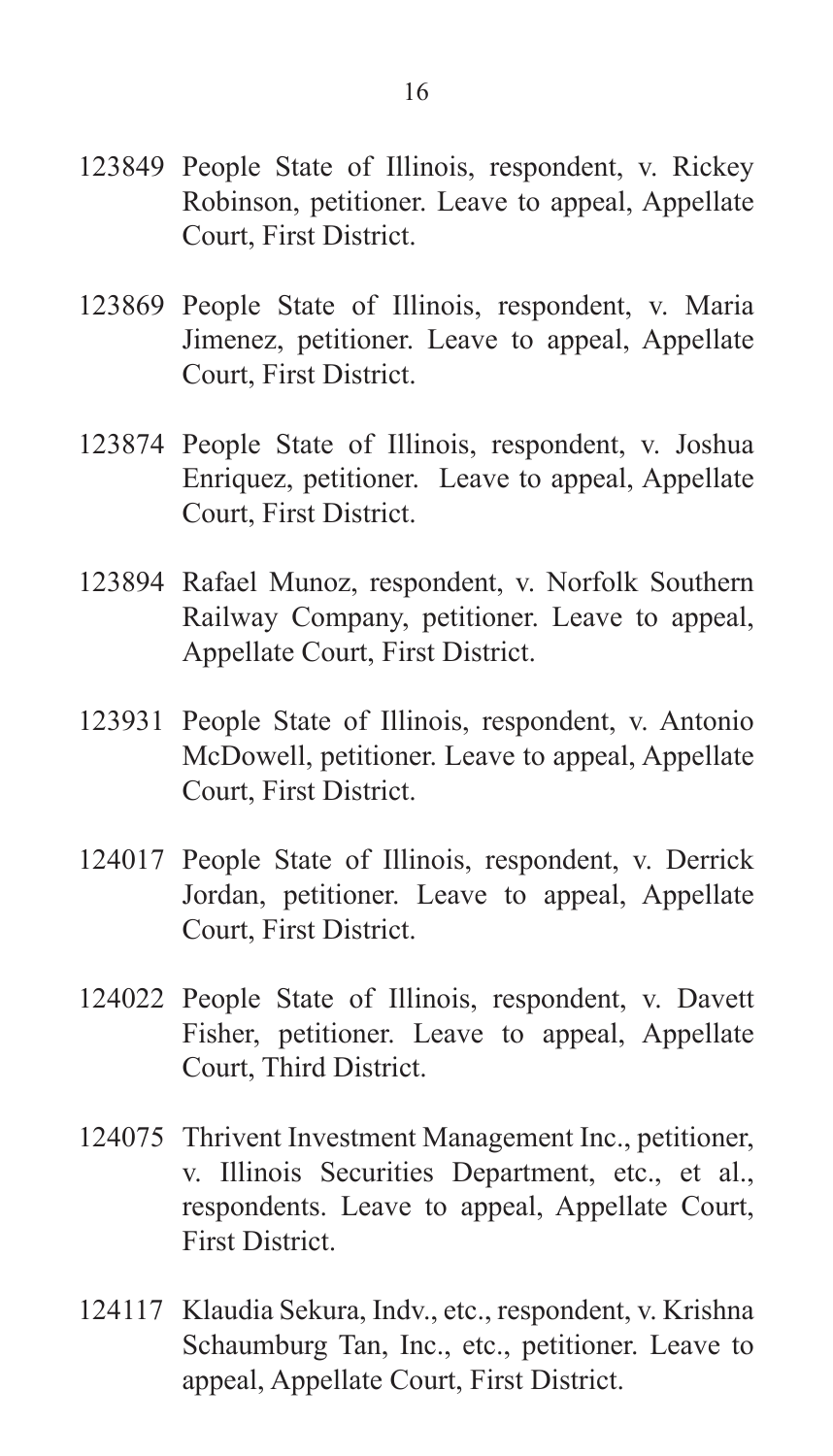- 124153 People State of Illinois, respondent, v. DeAnthony Pearson, petitioner. Leave to appeal, Appellate Court, First District.
- 124168 People State of Illinois, petitioner, v. Thomas J. Mason, respondent. Leave to appeal, Appellate Court, Third District.
- 124183 People State of Illinois, respondent, v. Eric Terry, petitioner. Leave to appeal, Appellate Court, First District.
- 124188 People State of Illinois, respondent, v. Donald Munz, petitioner. Leave to appeal, Appellate Court, Second District.
- 124195 People State of Illinois, petitioner, v. David Olson, respondent. Leave to appeal, Appellate Court, Fifth District.
- 124209 People State of Illinois, respondent, v. Aden D. Khan, petitioner. Leave to appeal, Appellate Court, Second District.
- 124211 People State of Illinois, respondent, v. Anteshia A. Lee, petitioner. Leave to appeal, Appellate Court, Second District.
- 124225 People State of Illinois, petitioner, v. Phillip E. LaPointe, respondent. Leave to appeal, Appellate Court, Second District.
- 124242 Springfield Right to Life et al., etc., petitioners, v. Felicia Norwood, etc., et al., respondents. Leave to appeal, Appellate Court, Fourth District.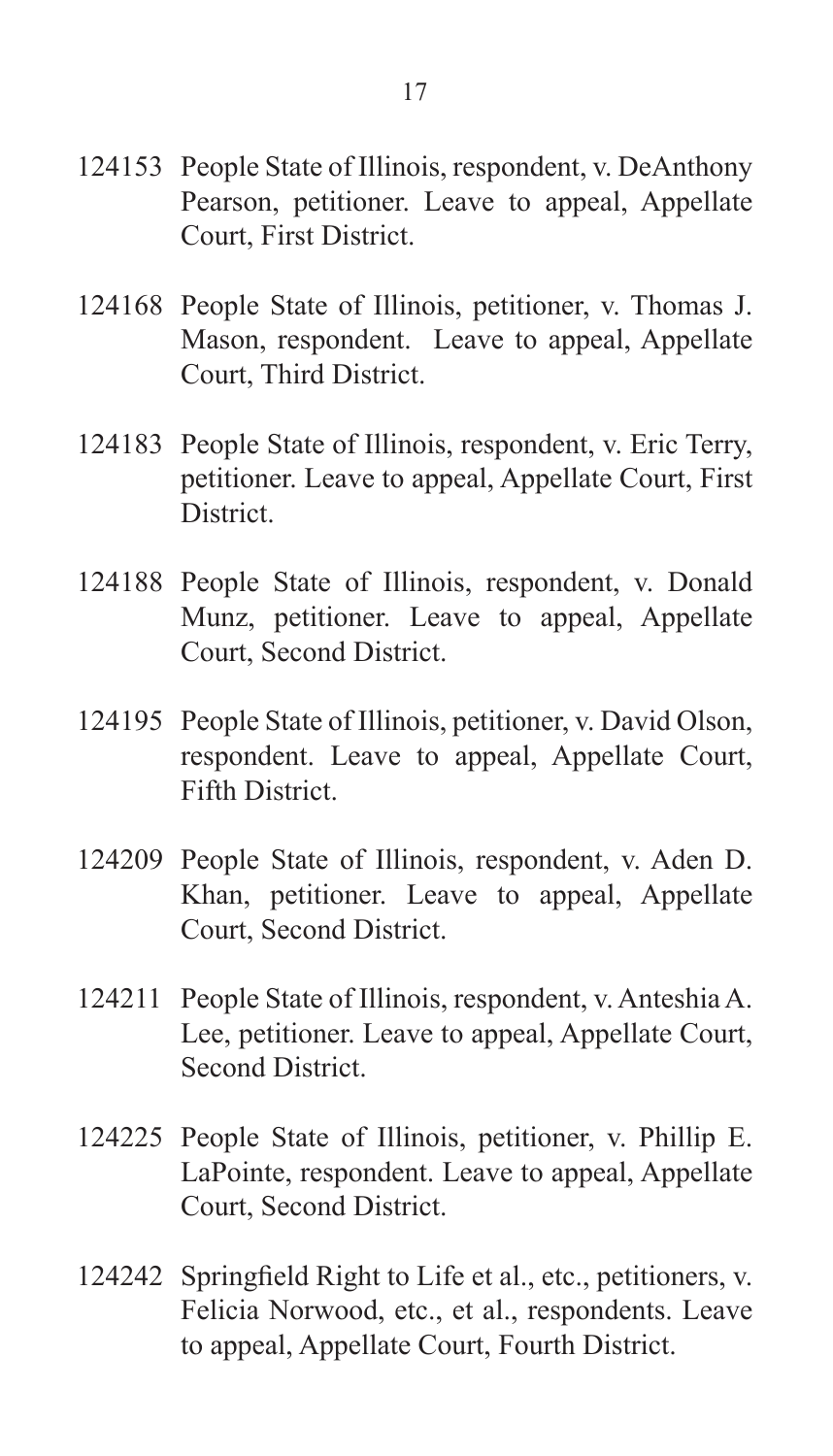- 124249 People State of Illinois, respondent, v. Jeanine Elam, petitioner. Leave to appeal, Appellate Court, First District.
- 124278 CitiMortgage, Inc., respondent, v. Victor O. Smith et al., petitioners. Leave to appeal, Appellate Court, First District.
- 124301 People State of Illinois, petitioner, v. Michael Johnson, respondent. Leave to appeal, Appellate Court, First District.
- 124302 Elijah Manuel, petitioner, v. Michael Sanders et al., respondents. Leave to appeal, Appellate Court, Fifth District.
- 124305 People State of Illinois, respondent, v. Sam Williams, petitioner. Leave to appeal, Appellate Court, First District.
- 124312 People State of Illinois, respondent, v. Christopher T. Westfall, petitioner. Leave to appeal, Appellate Court, Fourth District.
- 124314 People State of Illinois, respondent, v. Edward Johnson, petitioner. Leave to appeal, Appellate Court, Second District.
- 124322 Ronnie Moore, petitioner, v. Donald Enloe, etc., et al., respondents. Leave to appeal, Appellate Court, Second District.
- 124323 People State of Illinois, respondent, v. Pamela Brown, petitioner. Leave to appeal, Appellate Court, First District.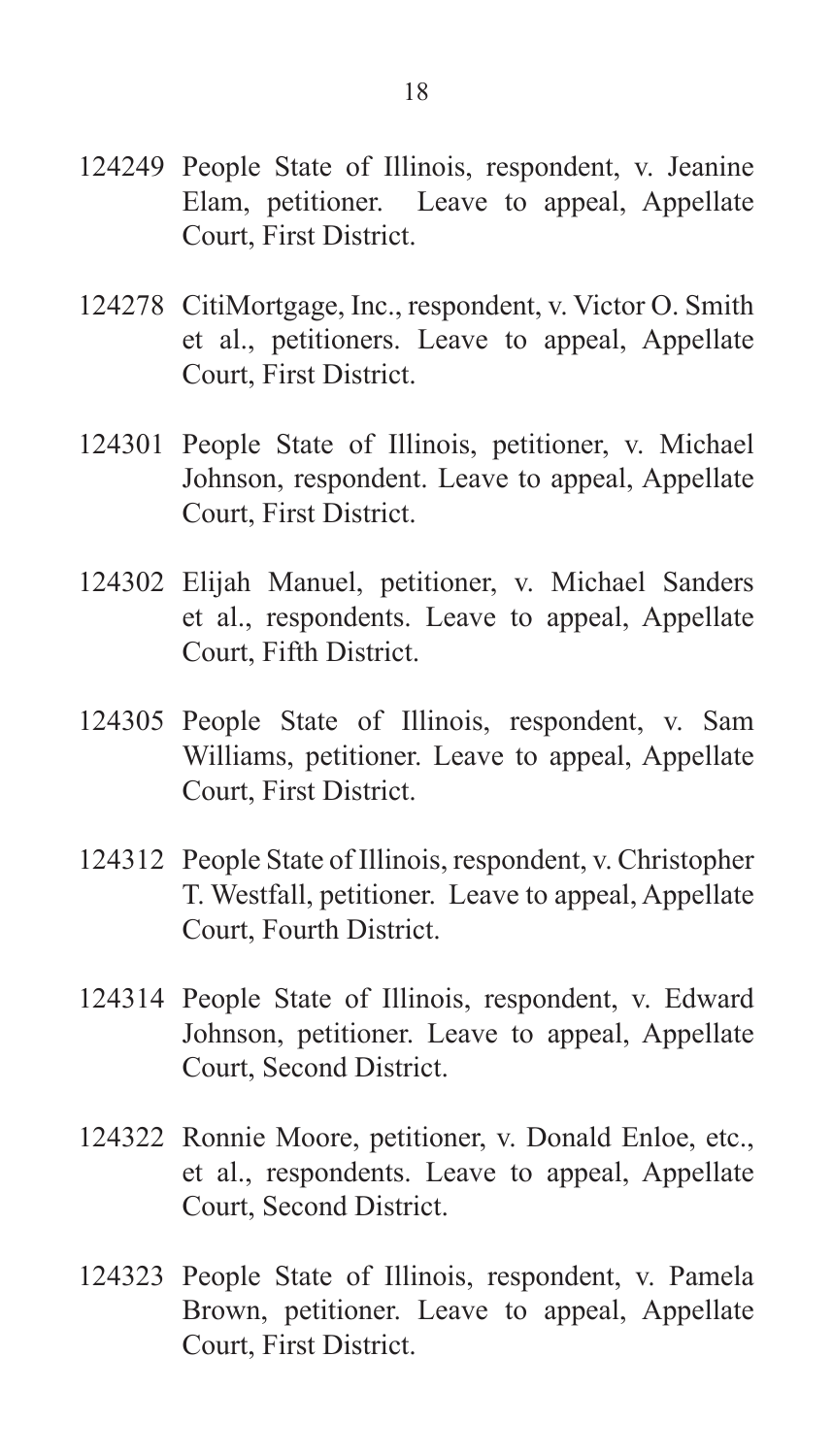- 124324 Will County, petitioner, v. The Village of Rockdale et al., respondents. Leave to appeal, Appellate Court, Third District.
- 124325 In re Marriage of Judith Spielmann, petitioner, and Scott Spielmann, respondent. Leave to appeal, Appellate Court, First District.
- 124326 Gabriel Sarna, petitioner, v. The Club, Inc., et al., respondents. Leave to appeal, Appellate Court, First District.
- 124327 People State of Illinois, respondent, v. Carlos Figueroa, petitioner. Leave to appeal, Appellate Court, First District.
- 124328 Norma Martin, petitioner, v. Rush-Copley Medical Center, Inc., et al., etc. (Rush-Copley Healthcare System, Inc., respondent). Leave to appeal, Appellate Court, Second District.
- 124329 Wells Fargo Bank, etc., respondent, v. Donna Roundtree, petitioner. Leave to appeal, Appellate Court, First District.
- 124330 People State of Illinois, respondent, v. Rodney Lee, petitioner. Leave to appeal, Appellate Court, First District.
- 124331 People State of Illinois, respondent, v. John Givens, petitioner. Leave to appeal, Appellate Court, First District.
- 124332 In re Estate of Earl D. Gaudio (Helen Gaudio, petitioner, v. Paul Offutt et al., respondents). Leave to appeal, Appellate Court, Fourth District.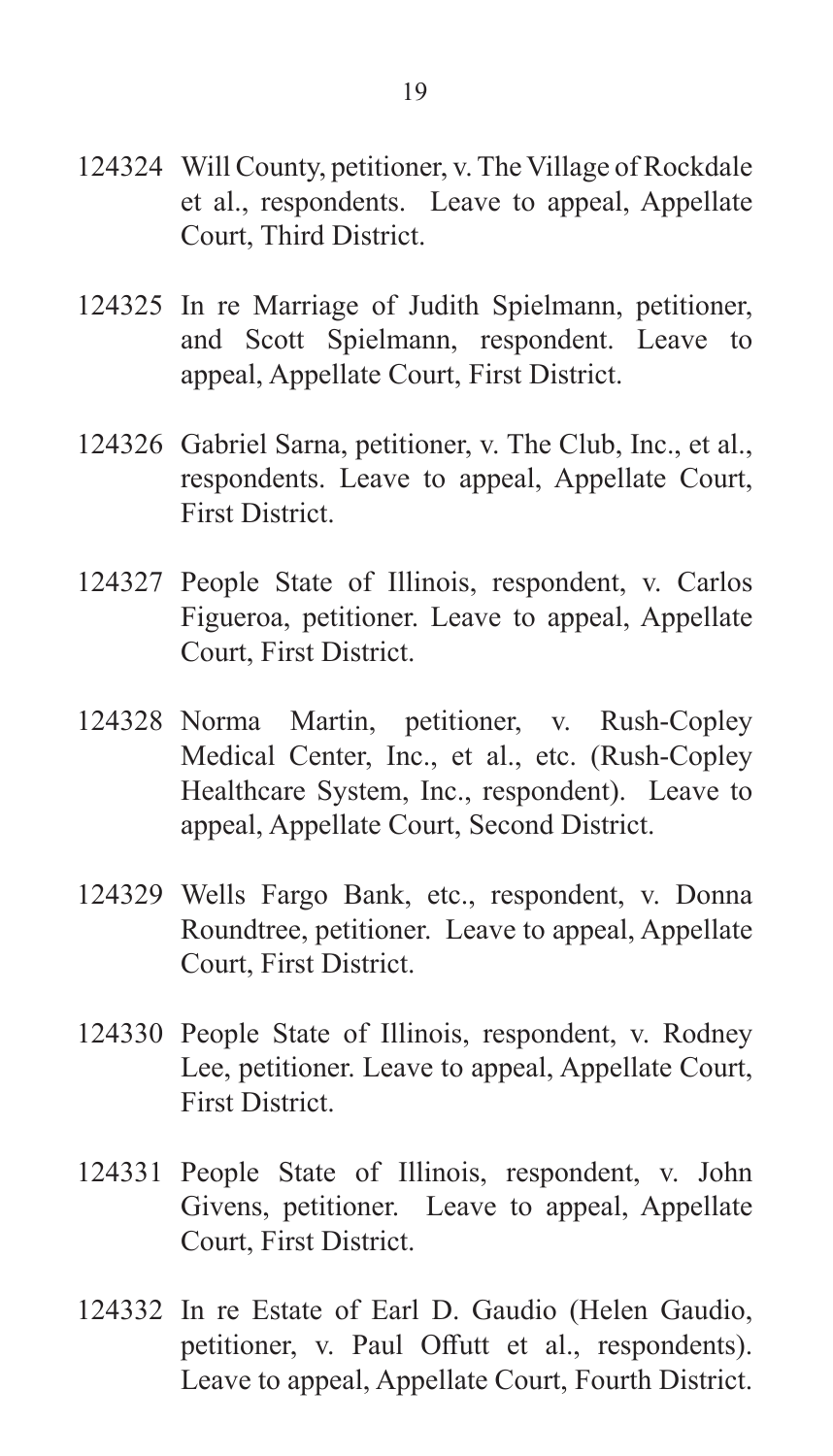- 124333 People State of Illinois, respondent, v. Evans Lewis, petitioner. Leave to appeal, Appellate Court, First District.
- 124335 The Board of Managers of Eleventh Street Loftominium Association, respondent, v. McDonald Hopkins, LLC, petitioner. Leave to appeal, Appellate Court, First District.
- 124337 People State of Illinois, petitioner, v. Phouvone V. Sophanavong, respondent. Leave to appeal, Appellate Court, Third District.
- 124338 Marlon McCray, petitioner, v. Jacqueline Lashbrook, etc., respondent. Leave to appeal, Appellate Court, Fifth District.
- 124340 People State of Illinois, respondent, v. Shawn M. Bahrs, petitioner. Leave to appeal, Appellate Court, Second District.
- 124341 People State of Illinois, respondent, v. Greg Coleman, petitioner. Leave to appeal, Appellate Court, First District.
- 124343 The City of Springfield, Illinois, etc., petitioner, v. Ameren Illinois Company, etc., respondent. Leave to appeal, Appellate Court, Fourth District.
- 124344 Tony Chaney, petitioner, v. Illinois Department of Human Services, respondent. Leave to appeal, Appellate Court, First District.
- 124345 People State of Illinois, respondent, v. Prince D. Montgomery, petitioner. Leave to appeal, Appellate Court, Second District.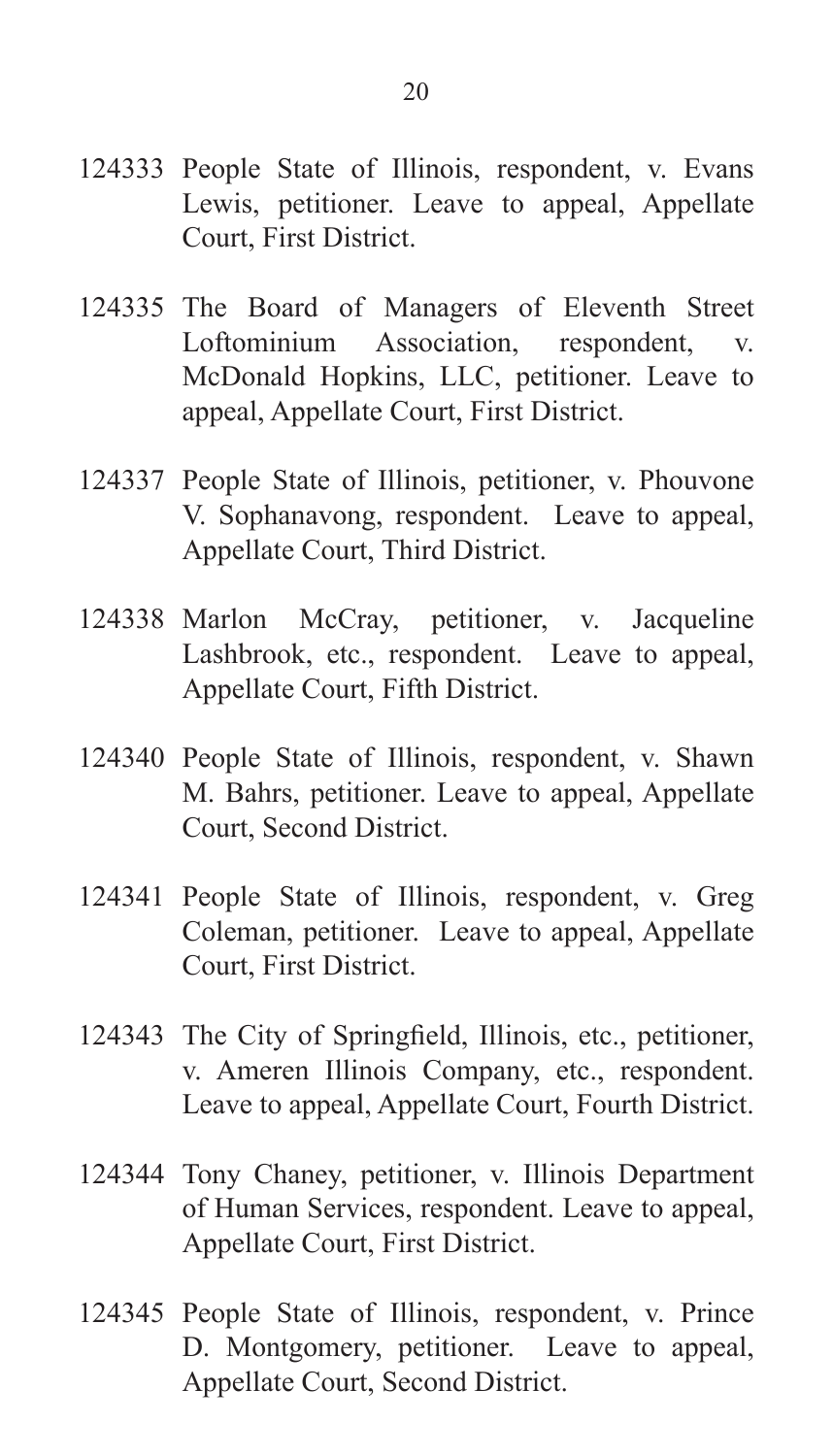- 124346 People State of Illinois, respondent, v. Tiiyon T. Byrd, petitioner. Leave to appeal, Appellate Court, Fourth District.
- 124348 People State of Illinois, respondent, v. Gary G. Hammons, petitioner. Leave to appeal, Appellate Court, Fourth District.
- 124349 Bennie Barlow, respondent, v. State Farm Mutual Automobile Insurance Company, petitioner. Leave to appeal, Appellate Court, Fifth District.
- 124350 People State of Illinois, respondent, v. Joseph Melancon, petitioner. Leave to appeal, Appellate Court, First District.
- 124351 People State of Illinois, respondent, v. Rickie H. Kendricks, petitioner. Leave to appeal, Appellate Court, Fourth District.
- 124352 People State of Illinois, petitioner, v. Ryan M. Roddis, respondent. Leave to appeal, Appellate Court, Fourth District.
- 124354 People State of Illinois, respondent, v. Andre Wiley, petitioner. Leave to appeal, Appellate Court, First District.
- 124355 Michael Hassebrock et al., etc., petitioners, v. Margaret MacGregor, M.D., et al., respondents. Leave to appeal, Appellate Court, Fourth District.
- 124356 People State of Illinois, respondent, v. Gregory Rayford, petitioner. Leave to appeal, Appellate Court, First District.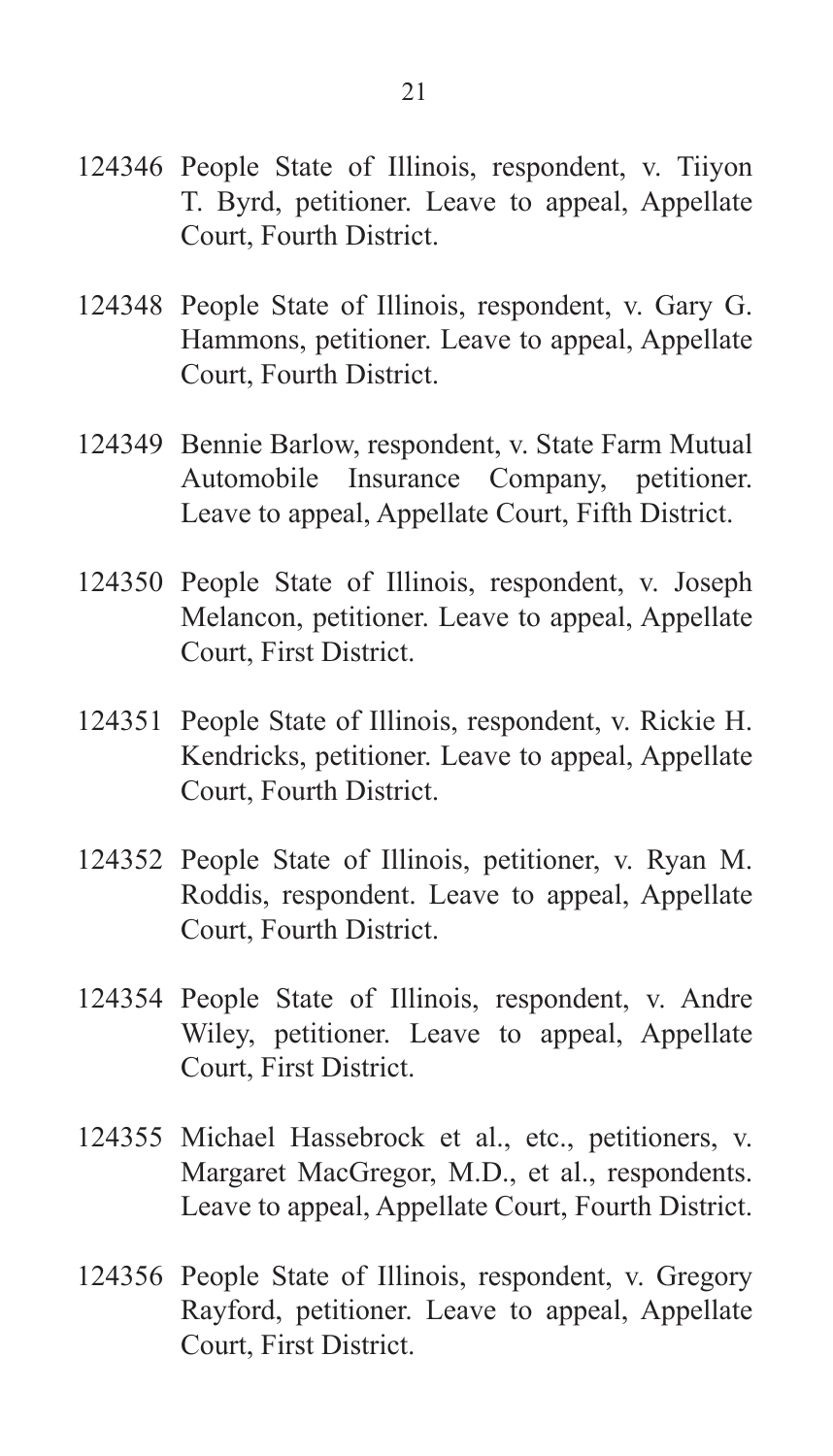- 124357 People State of Illinois, respondent, v. Dwayne Burke, petitioner. Leave to appeal, Appellate Court, First District.
- 124358 People State of Illinois, petitioner, v. Jeramey Brown, respondent. Leave to appeal, Appellate Court, Fifth District.
- 124359 People State of Illinois, respondent, v. Deadric L. Gaines, petitioner. Leave to appeal, Appellate Court, Fourth District.
- 124360 People State of Illinois, respondent, v. Alfredo Garcia, petitioner. Leave to appeal, Appellate Court, First District.
- 124361 People State of Illinois, respondent, v. Garfield Fenton, petitioner. Leave to appeal, Appellate Court, Fifth District.
- 124362 People State of Illinois, respondent, v. Glen Jones, petitioner. Leave to appeal, Appellate Court, Fourth District.
- 124363 In re Application of the County Treasurer, etc. (Samuel N. Velasquez, respondent, v. Downer Place Holdings, LLC, petitioner). Leave to appeal, Appellate Court, Second District.
- 124365 People State of Illinois, respondent, v. Rickey L. Quezada, petitioner. Leave to appeal, Appellate Court, Second District.
- 124367 People State of Illinois, respondent, v. Robert Will Lavert Hocker, petitioner. Leave to appeal, Appellate Court, Fourth District.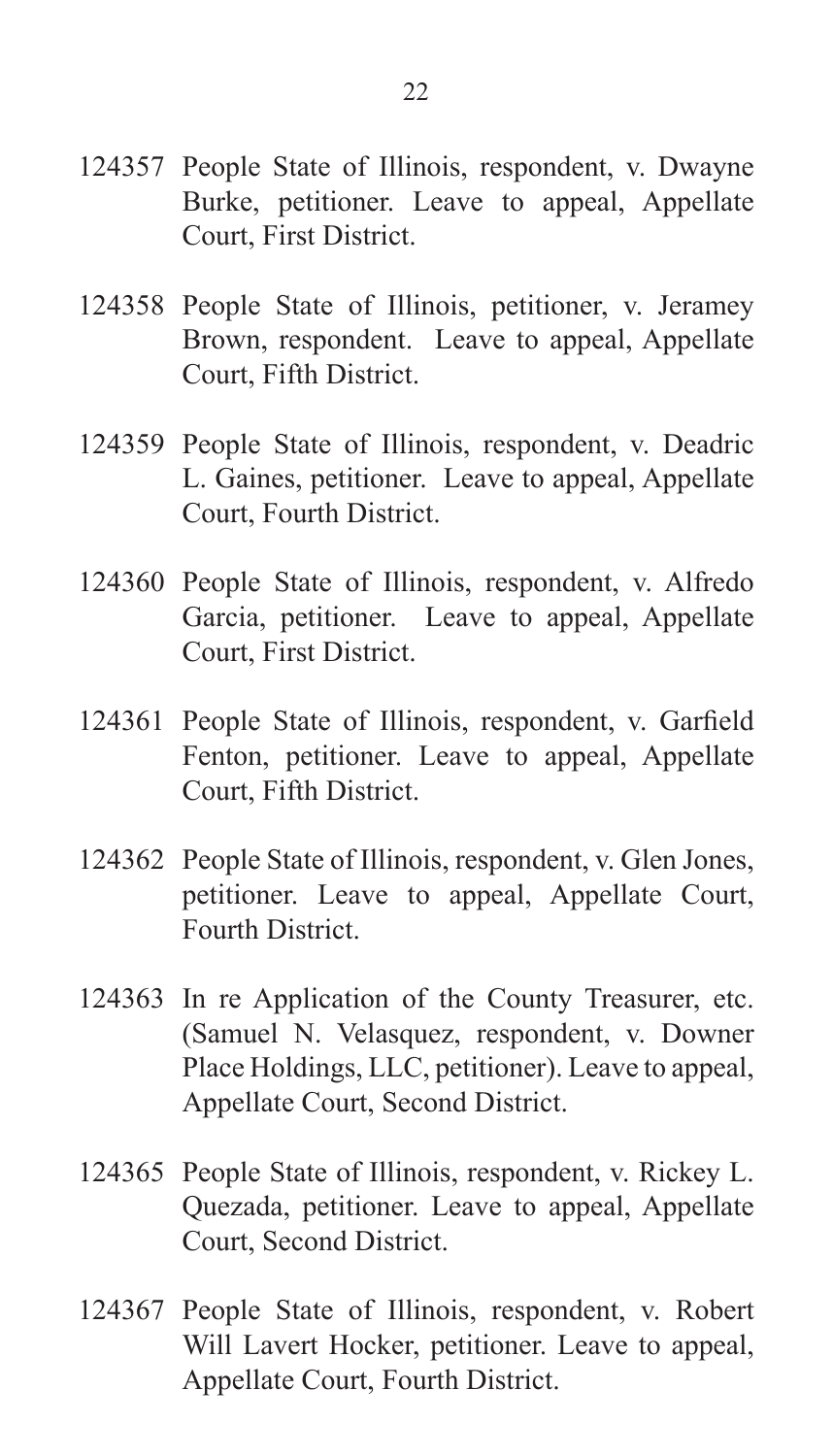- 124368 People State of Illinois, respondent, v. Matthew M. Henderson, petitioner. Leave to appeal, Appellate Court, Fourth District.
- 124369 People State of Illinois, respondent, v. Chase L. McClanahan, petitioner. Leave to appeal, Appellate Court, Fifth District.
- 124370 People State of Illinois, respondent, v. David Lundy, petitioner. Leave to appeal, Appellate Court, First District.
- 124371 People State of Illinois, respondent, v. Michael Baird, petitioner. Leave to appeal, Appellate Court, First District.
- 124372 Salvatore Milazzo et al., etc., petitioners, v. Wolin & Rosen, Ltd., etc., et al., respondents. Leave to appeal, Appellate Court, First District.
- 124373 People State of Illinois, respondent, v. Joshua J. Mefford, petitioner. Leave to appeal, Appellate Court, Fourth District.
- 124374 Mary Cavitt, petitioner, v. Steven Repel Ludington, respondent. Leave to appeal, Appellate Court, First District.
- 124375 People State of Illinois, respondent, v. Antonio Perry, petitioner. Leave to appeal, Appellate Court, First District.
- 124376 People State of Illinois, respondent, v. Randy Edmondson, petitioner. Leave to appeal, Appellate Court, First District.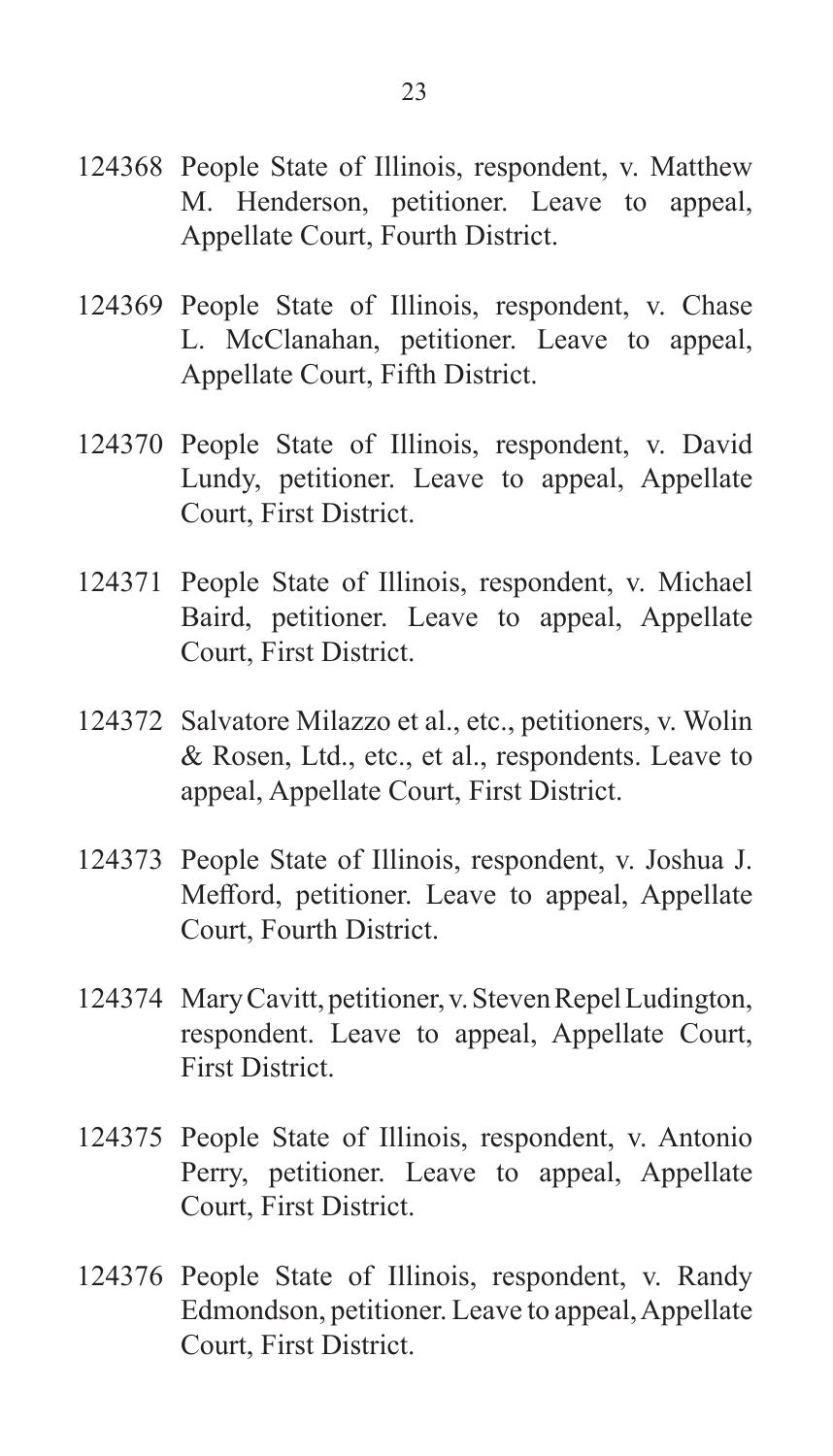- 124377 People State of Illinois, respondent, v. Cordtrell Sanders, petitioner. Leave to appeal, Appellate Court, Second District.
- 124378 Koffi Gadegbesso, respondent, v. Smithfield Foods, Inc., et al. (SFK Systems A/S et al., petitioners). Leave to appeal, Appellate Court, First District.
- 124379 People State of Illinois, respondent, v. Antonio Lewis, petitioner. Leave to appeal, Appellate Court, First District.
- 124381 People State of Illinois, respondent, v. Amber Cannella, petitioner. Leave to appeal, Appellate Court, First District.
- 124382 People State of Illinois, respondent, v. Miguel A. Rico, petitioner. Leave to appeal, Appellate Court, Second District.
- 124384 People State of Illinois, respondent, v. Marcos Gray, petitioner. Leave to appeal, Appellate Court, First District.
- 124385 Karen Gherardini, respondent, v. Carlyle Community Unit School District #1, petitioner. Leave to appeal, Appellate Court, Fifth District.
- 124386 People State of Illinois, respondent, v. Joshua Stanton, petitioner. Leave to appeal, Appellate Court, First District.
- 124387 People State of Illinois, respondent, v. Phinneius Banks, petitioner. Leave to appeal, Appellate Court, First District.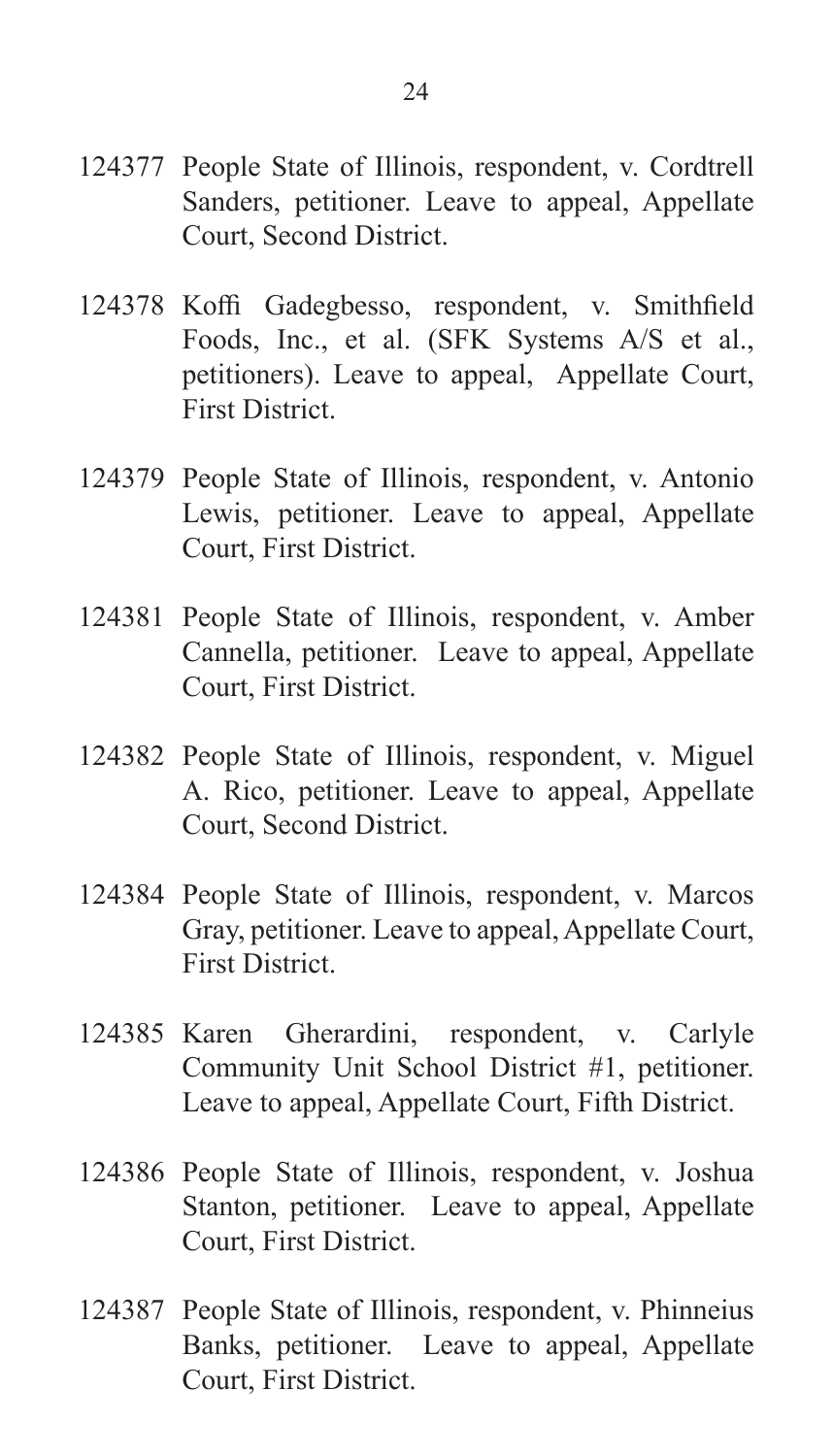- 124389 People State of Illinois, respondent, v. Roy A. Evans, petitioner. Leave to appeal, Appellate Court, Fourth District.
- 124390 People State of Illinois, respondent, v. Dontrez Williams, petitioner. Leave to appeal, Appellate Court, Fourth District.
- 124391 Leonard J. Maniscalco et al., petitioners, v. Porte Brown, LLC, et al., respondents. Leave to appeal, Appellate Court, First District.
- 124392 People State of Illinois, respondent, v. Adam Landerman, petitioner. Leave to appeal, Appellate Court, Third District.
- 124393 Sargent Shriver National Center on Poverty Law, Inc., petitioner, v. The Board of Education of the City of Chicago, respondent. Leave to appeal, Appellate Court, First District.
- 124394 People State of Illinois, respondent, v. Octavio Garcia, petitioner. Leave to appeal, Appellate Court, First District.
- 124395 People State of Illinois, respondent, v. Jose Arroyo, petitioner. Leave to appeal, Appellate Court, First District.
- 124396 People State of Illinois, respondent, v. Nathan Antoine, petitioner. Leave to appeal, Appellate Court, First District.
- 124397 People State of Illinois, respondent, v. Keith E. Owens, petitioner. Leave to appeal, Appellate Court, Fourth District.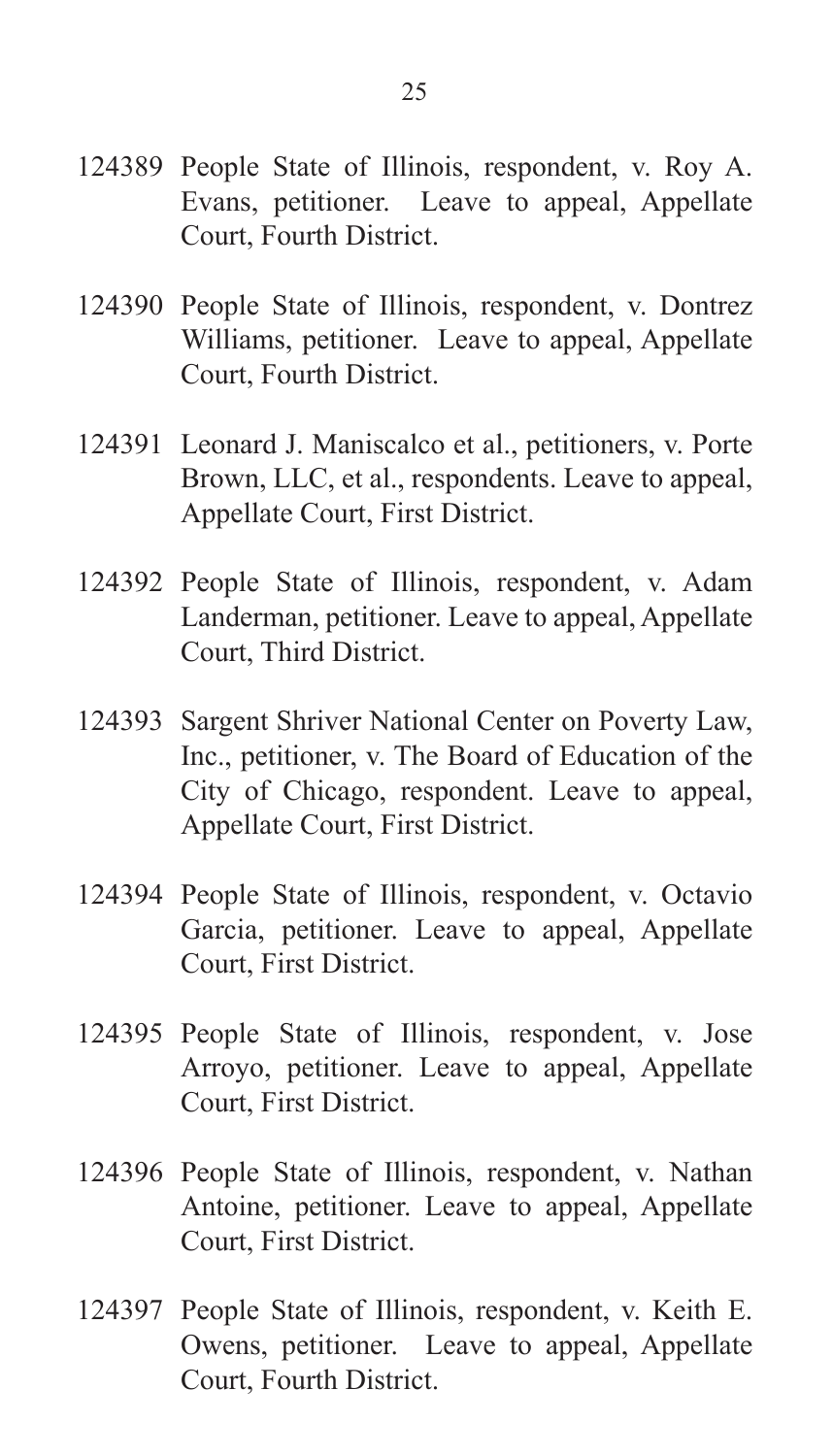- 124398 People State of Illinois, respondent, v. Armando Delgado, petitioner. Leave to appeal, Appellate Court, Second District.
- 124399 People State of Illinois, respondent, v. Victor Jones, petitioner. Leave to appeal, Appellate Court, First District.
- 124400 Renaissance Electric & Technologies, Inc., respondent, v. CCS Contractor Equipment & Supply, Inc., etc., petitioner. Leave to appeal, Appellate Court, First District.
- 124401 People State of Illinois, respondent, v. Ronald Kliner, petitioner. Leave to appeal, Appellate Court, First District.
- 124402 People State of Illinois, respondent, v. Keith Talbert, petitioner. Leave to appeal, Appellate Court, First District.
- 124403 In re Marriage of Traci Leimbach, etc., respondent, and David D. Leimbach, petitioner. Leave to appeal, Appellate Court, Third District.
- 124406 People State of Illinois, respondent, v. Aubrey Bass, petitioner. Leave to appeal, Appellate Court, First District.
- 124407 People State of Illinois, respondent, v. Ruben Betance-Lopez, petitioner. Leave to appeal, Appellate Court, Second District.
- 124410 People State of Illinois, respondent, v. Emanuel Rivera-Martinez, petitioner. Leave to appeal, Appellate Court, First District.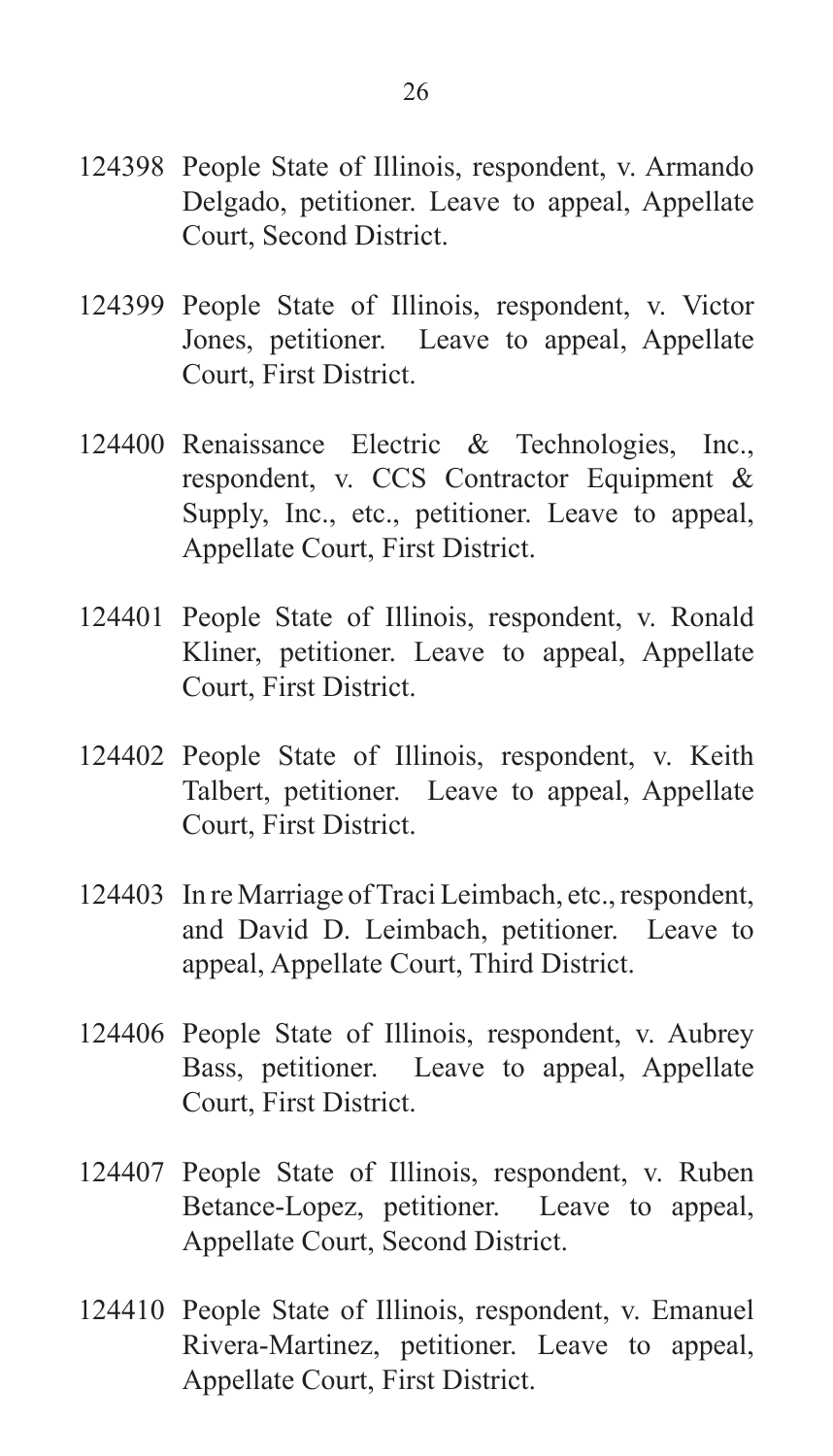- 124411 People State of Illinois, respondent, v. Traveon O. Parham, petitioner. Leave to appeal, Appellate Court, Second District.
- 124413 Alfred Cross, petitioner, v. Salem, IL 0614 LLC, etc., et al., respondents. Leave to appeal, Appellate Court, Fifth District.
- 124414 People State of Illinois, respondent, v. Latino Buchanan, petitioner. Leave to appeal, Appellate Court, Fourth District.
- 124415 People State of Illinois, respondent, v. Mictavius T. Ross, petitioner. Leave to appeal, Appellate Court, Third District.
- 124416 Francis Stanley, respondent, v. Bi-State Development Agency of the Illinois-Missouri Metropolitan District, etc., petitioner. Leave to appeal, Appellate Court, Fifth District.
- 124418 People State of Illinois, respondent, v. Alan K. O'Large, petitioner. Leave to appeal, Appellate Court, Third District.
- 124420 Mark Gold et al., petitioners, v. Thomas Prasil, respondent. Leave to appeal, Appellate Court, First District.
- 124421 People State of Illinois, respondent, v. Lee K. Ponshe, petitioner. Leave to appeal, Appellate Court, Third District.
- 124423 People State of Illinois, respondent, v. Reno Sauseda, petitioner. Leave to appeal, Appellate Court, First District.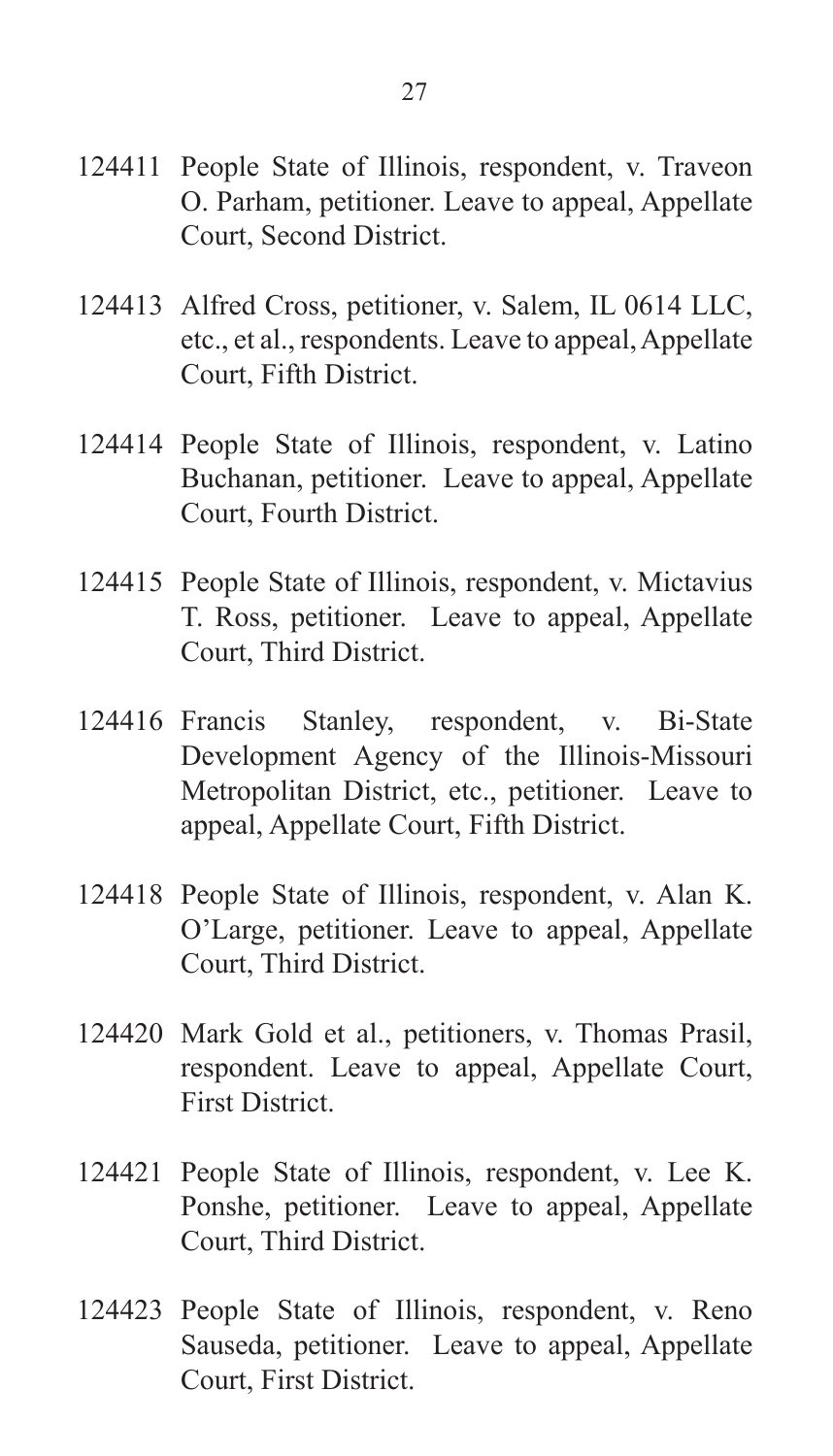- 124424 Tarick Loutfi, etc., et al., petitioners, v. A.O. Smith Corporation, etc., et al., respondents. Leave to appeal, Appellate Court, First District.
- 124425 Rafi Kodjavakian, petitioner, v. The Cheesecake Factory, Inc., etc., et al., respondents. Leave to appeal, Appellate Court, First District.
- 124427 People State of Illinois, respondent, v. Steven Hughes, petitioner. Leave to appeal, Appellate Court, First District.
- 124428 People State of Illinois, respondent, v. Tavaris Hunt, petitioner. Leave to appeal, Appellate Court, Fourth District.
- 124430 People State of Illinois, respondent, v. Karlondo T. Duboise, petitioner. Leave to appeal, Appellate Court, Second District.
- 124431 People State of Illinois, respondent, v. Lamont L. Larke, petitioner. Leave to appeal, Appellate Court, Third District.
- 124433 Andrew Prescott, petitioner, v. Flanagan State Bank, etc., respondent. Leave to appeal, Appellate Court, Fourth District.
- 124434 People State of Illinois, respondent, v. Henry Richardson, petitioner. Leave to appeal, Appellate Court, First District.
- 124435 People State of Illinois, respondent, v. Johnie Daily, petitioner. Leave to appeal, Appellate Court, First District.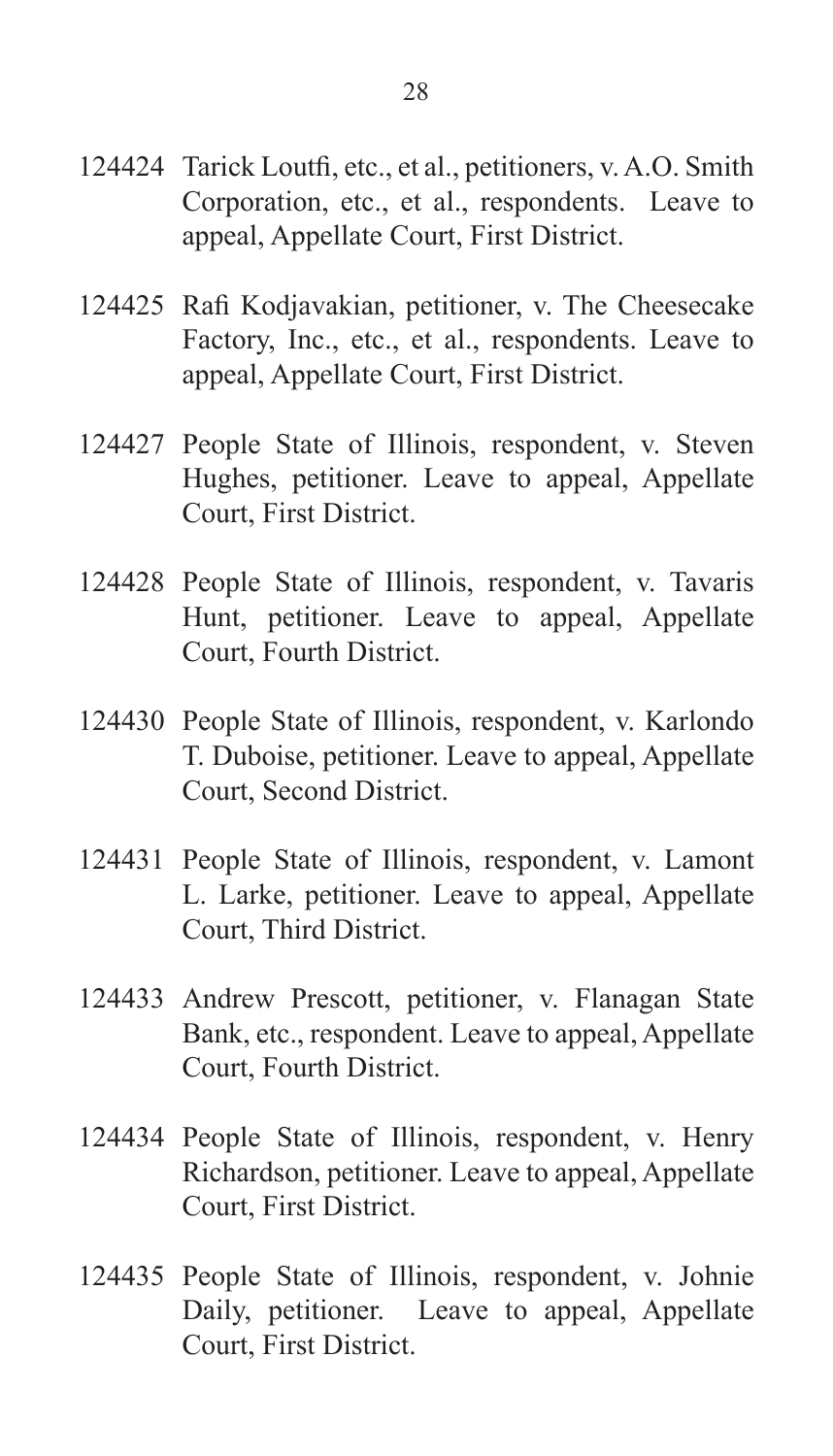- 124436 People State of Illinois, respondent, v. Melvin Brimage, petitioner. Leave to appeal, Appellate Court, First District.
- 124440 People State of Illinois, respondent, v. Kenneth D. Gonis, petitioner. Leave to appeal, Appellate Court, Third District.
- 124441 People State of Illinois, respondent, v. Anthony J. Maples, petitioner. Leave to appeal, Appellate Court, Second District.
- 124443 People State of Illinois, respondent, v. Ramon Patterson, petitioner. Leave to appeal, Appellate Court, First District.
- 124444 People State of Illinois, respondent, v. Julius Armour, petitioner. Leave to appeal, Appellate Court, First District.
- 124445 Sidney Carrera et al., petitioners, v. Morgan Stanley Smith Barney LLC et al., respondents. Leave to appeal, Appellate Court, Third District.
- 124448 Asa Flanigan, petitioner, v. The Board of Trustees of the University of Illinois at Chicago et al., etc., respondents. Leave to appeal, Appellate Court, First District.
- 124449 People State of Illinois, respondent, v. Cedric D. Childs, petitioner. Leave to appeal, Appellate Court, Third District.
- 124450 People State of Illinois, respondent, v. Walter Blount, petitioner. Leave to appeal, Appellate Court, First District.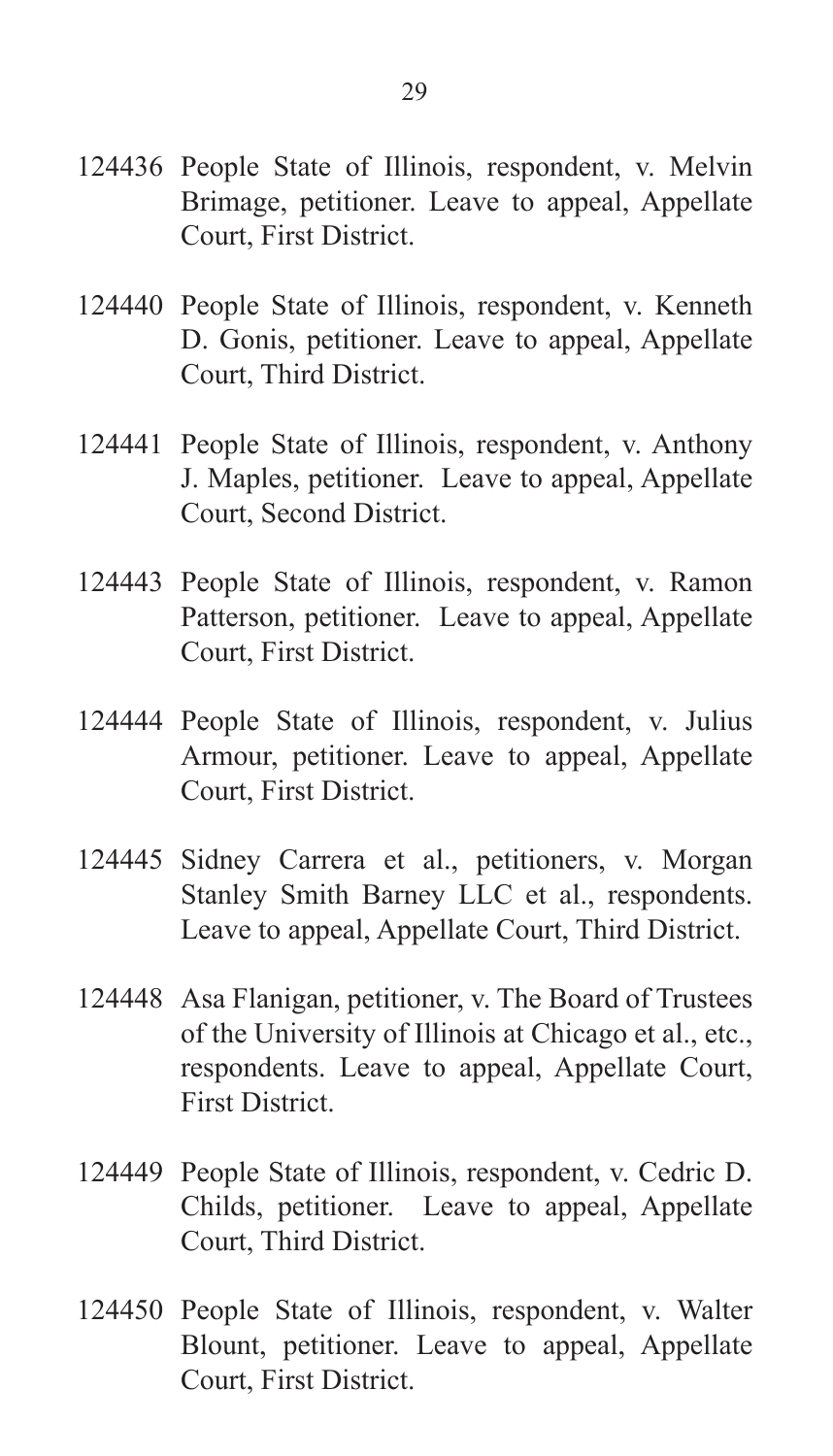- 124451 People State of Illinois, respondent, v. Johnny Castillo, petitioner. Leave to appeal, Appellate Court, First District.
- 124453 People State of Illinois, respondent, v. Jasper Lawrence, petitioner. Leave to appeal, Appellate Court, First District.
- 124454 Melvin Ammons et al., respondents, v. Canadian National Railway, etc., et al. (Wisconsin Central, Ltd., etc., petitioner). Leave to appeal, Appellate Court, First District.
- 124455 Craig Mihaljevich, petitioner, v. Illinois State Police Merit Board et al., etc., respondents. Leave to appeal, Appellate Court, First District.
- 124456 People State of Illinois, respondent, v. Timothy Jones, petitioner. Leave to appeal, Appellate Court, First District.
- 124458 Jane Gucker, petitioner, v. Susana Mendoza, etc., et al., respondents. Leave to appeal, Appellate Court, Fourth District.
- 124460 People State of Illinois, respondent, v. Donald McDonald, petitioner. Leave to appeal, Appellate Court, First District.
- 124461 People State of Illinois, respondent, v. Anthony Barber, petitioner. Leave to appeal, Appellate Court, First District.
- 124462 People State of Illinois, respondent, v. James D. Anderson, petitioner. Leave to appeal, Appellate Court, Second District.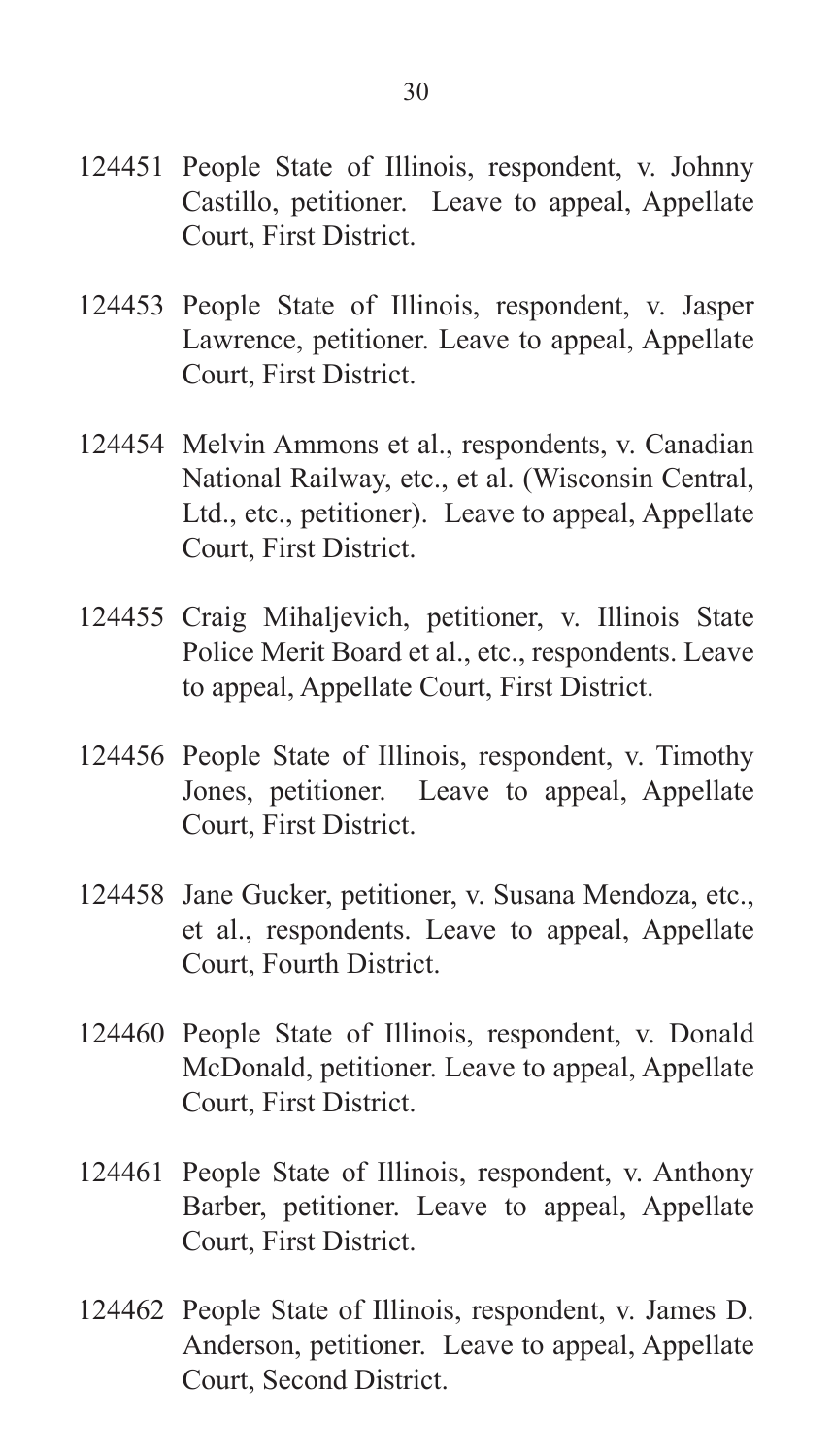- 124463 People State of Illinois, respondent, v. Kevin Mitchell, petitioner. Leave to appeal, Appellate Court, First District.
- 124464 People State of Illinois, respondent, v. Kevin Smith, petitioner. Leave to appeal, Appellate Court, First District.
- 124465 Windy City Limousine Company LLC, etc., et al., petitioners, v. Sal Milazzo et al., respondents. Leave to appeal, Appellate Court, First District.
- 124466 People State of Illinois, respondent, v. Chadwick Kelly, petitioner. Leave to appeal, Appellate Court, Fourth District.
- 124467 People State of Illinois, respondent, v. Maurice Martin, petitioner. Leave to appeal, Appellate Court, Fourth District.
- 124468 Peter J. Curielli, petitioner, v. The Department of Financial and Professional Regulation et al., etc., respondents. Leave to appeal, Appellate Court, Second District.
- 124469 Iwan Ries & Co., etc., et al., petitioners, v. The City of Chicago et al., etc., respondents. Leave to appeal, Appellate Court, First District.
- 124470 PMT NPL Financing 2015-1, respondent, v. Joseph Varan et al., respondents (A LLC et al., petitioners). Leave to appeal, Appellate Court, Second District.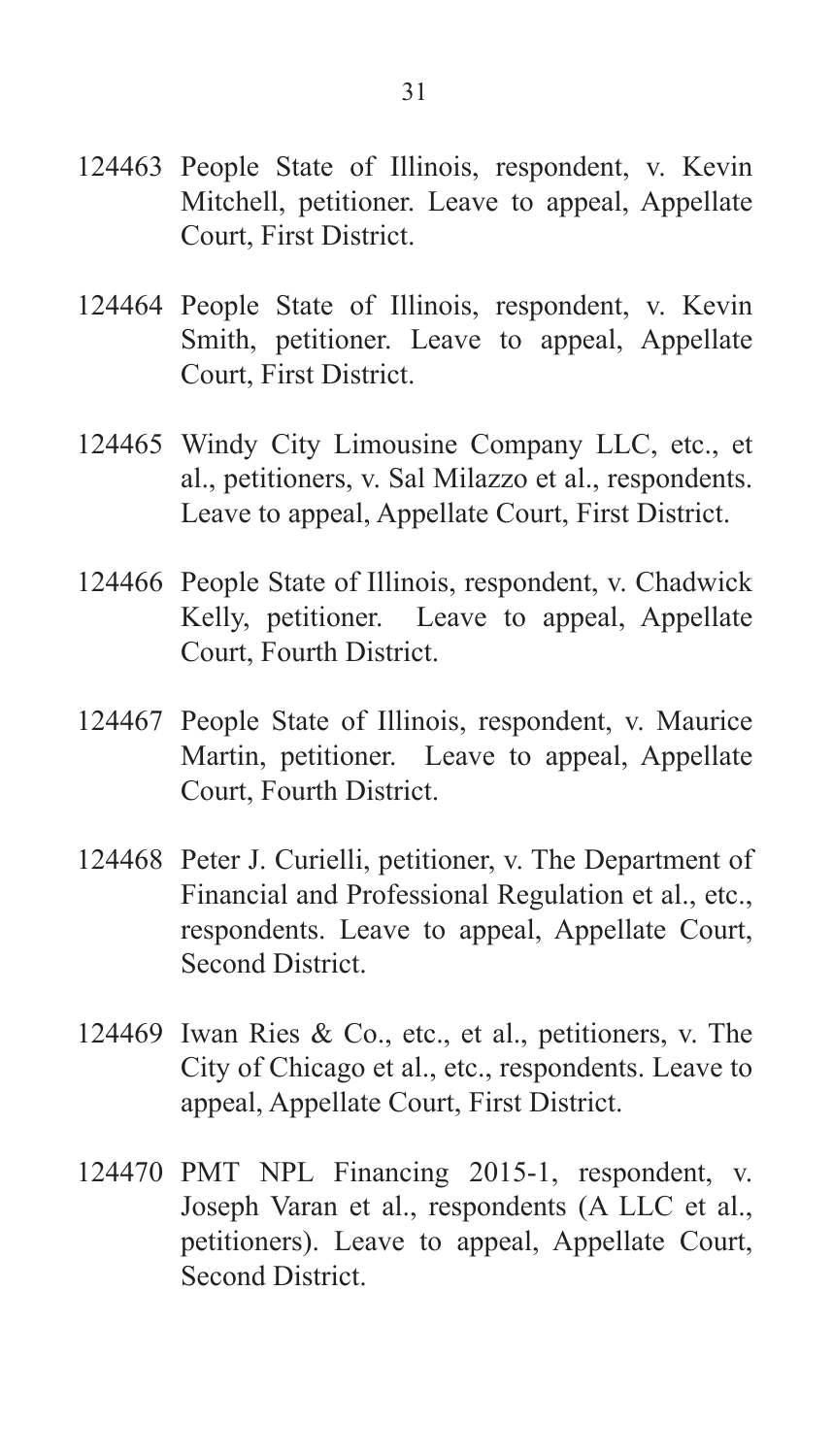- 124472 Colin Dew-Becker, petitioner, v. Andrew Wu, respondent. Leave to appeal, Appellate Court, First District.
- 124473 People State of Illinois, respondent, v. Clifton Good, petitioner. Leave to appeal, Appellate Court, First District.
- 124474 Robert K. Neuman, petitioner, v. John W. Gaffney, respondent. Leave to appeal, Appellate Court, Second District.
- 124475 People State of Illinois, respondent, v. Richard Felton, petitioner. Leave to appeal, Appellate Court, Third District.
- 124476 People State of Illinois, respondent, v. Henry L. Mack, petitioner. Leave to appeal, Appellate Court, Second District.
- 124478 People State of Illinois, petitioner, v. Amy Lynn Mueller, respondent. Leave to appeal, Appellate Court, Second District.
- 124480 People State of Illinois, respondent, v. Otis McCauley, petitioner. Leave to appeal, Appellate Court, First District.
- 124481 People State of Illinois, respondent, v. Peter Gakuba, petitioner. Leave to appeal, Appellate Court, Second District.
- 124482 Fred L. Nance, Jr., petitioner, v. Village of East Hazel Crest, etc., respondent. Leave to appeal, Appellate Court, First District.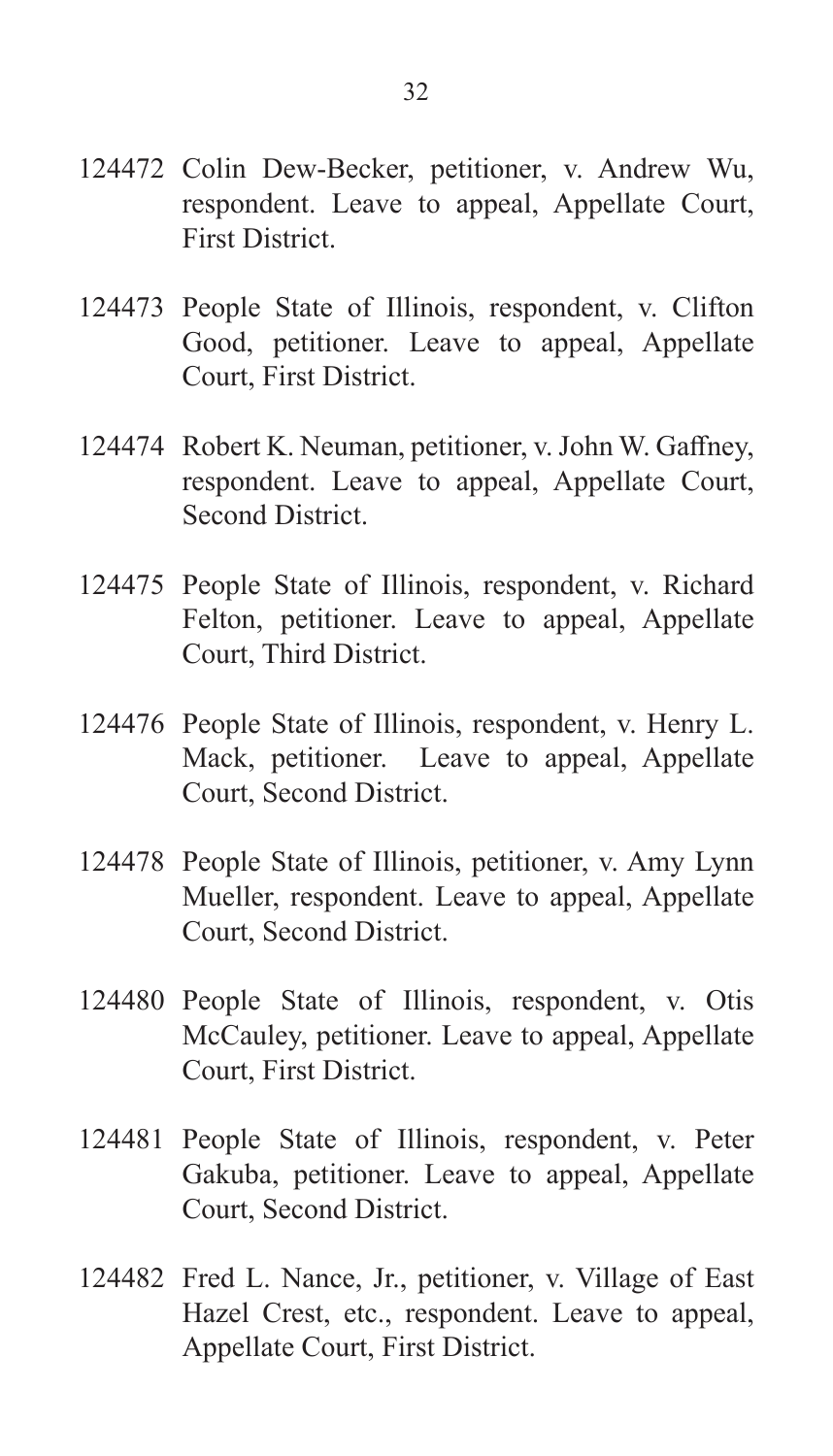- 124483 People State of Illinois, respondent, v. Corey L. Wilson, petitioner. Leave to appeal, Appellate Court, Fifth District.
- 124484 Jarret Sproull, Indv., etc., respondent, v. State Farm Fire and Casualty Company, petitioner. Leave to appeal, Appellate Court, Fifth District.
- 124485 John McElfresh, etc., et al., respondents, v. Alice McElfresh Jones, Indv., etc., petitioner. Leave to appeal, Appellate Court, First District.
- 124486 Peter Di Rito, petitioner, v. Metropolitan Life Insurance Co., respondent. Leave to appeal, Appellate Court, First District.
- 124487 People State of Illinois, respondent, v. Jason Woods, petitioner. Leave to appeal, Appellate Court, First District.
- 124488 People State of Illinois, respondent, v. Scott Hildreth, petitioner. Leave to appeal, Appellate Court, First District.
- 124489 People State of Illinois, respondent, v. Michael Dixon, petitioner. Leave to appeal, Appellate Court, First District.
- 124490 People State of Illinois, respondent, v. Stephen M. Wells, petitioner. Leave to appeal, Appellate Court, Fourth District.
- 124491 People State of Illinois, respondent, v. Anthony M. Weber, petitioner. Leave to appeal, Appellate Court, Second District.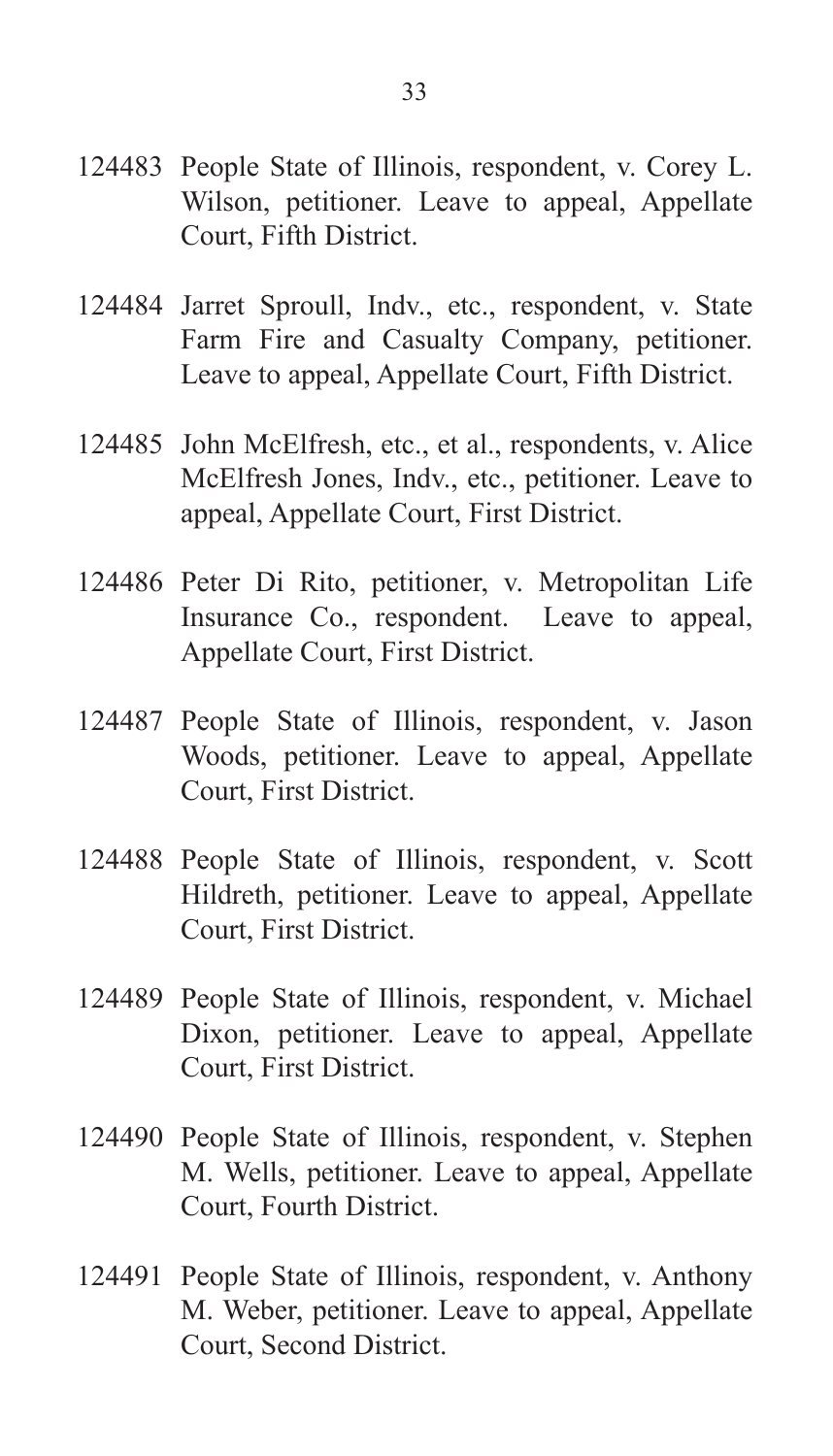- 124492 People State of Illinois, respondent, v. Darryl Conway, petitioner. Leave to appeal, Appellate Court, First District.
- 124494 United Fire & Casualty Company, petitioner, v. Donaly Roofing and Construction, Inc., et al., etc. (Summit Design + Build, LLC, respondent). Leave to appeal, Appellate Court, First District.
- 124495 People State of Illinois, respondent, v. Steven Dixon, petitioner. Leave to appeal, Appellate Court, First District.
- 124496 People State of Illinois, respondent, v. Jamaal Charles, petitioner. Leave to appeal, Appellate Court, First District.
- 124499 People State of Illinois, respondent, v. Nathan N. Bell, petitioner. Leave to appeal, Appellate Court, Second District.
- 124500 Abdel Alsawi et al., petitioners, v. Board of Trustees of Northeastern Illinois University et al., respondents. Leave to appeal, Appellate Court, First District.
- 124501 Gene A. Scow, Sr., etc., respondent, v. Claude A. Berrien, Indv., et al., petitioners. Leave to appeal, Appellate Court, First District.
- 124502 Creatail HK Limited et al., petitioners, v. Ty, Inc., respondent. Leave to appeal, Appellate Court, First District.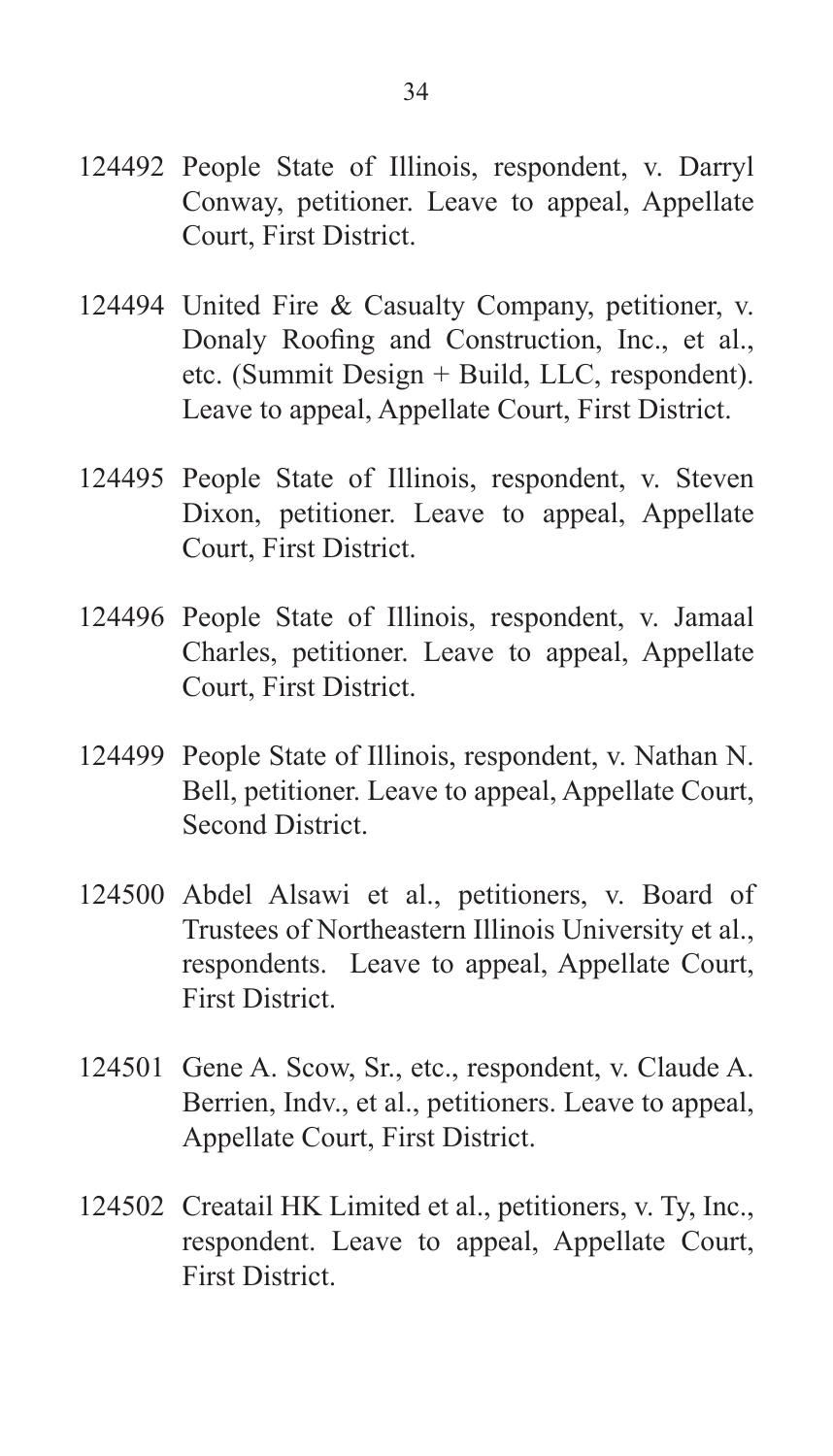- 124503 People State of Illinois, respondent, v. Brian Walker, petitioner. Leave to appeal, Appellate Court, First District.
- 124504 Jeff Arnold, etc., petitioner, v. Kapraun, P.C., et al., respondents. Leave to appeal, Appellate Court, First District.
- 124506 People State of Illinois, respondent, v. Hakeem Redmond, petitioner. Leave to appeal, Appellate Court, First District.
- 124507 Isobel A. Hebert, Ex'r, etc., respondent, v. Betty Cunningham, petitioner. Leave to appeal, Appellate Court, First District.
- 124508 People State of Illinois, respondent, v. Deon Reece, petitioner. Leave to appeal, Appellate Court, First District.
- 124511 People State of Illinois, respondent, v. David A. McGee, petitioner. Leave to appeal, Appellate Court, Fourth District.
- 124512 People State of Illinois, respondent, v. Chad M. Cutler, petitioner. Leave to appeal, Appellate Court, Fourth District.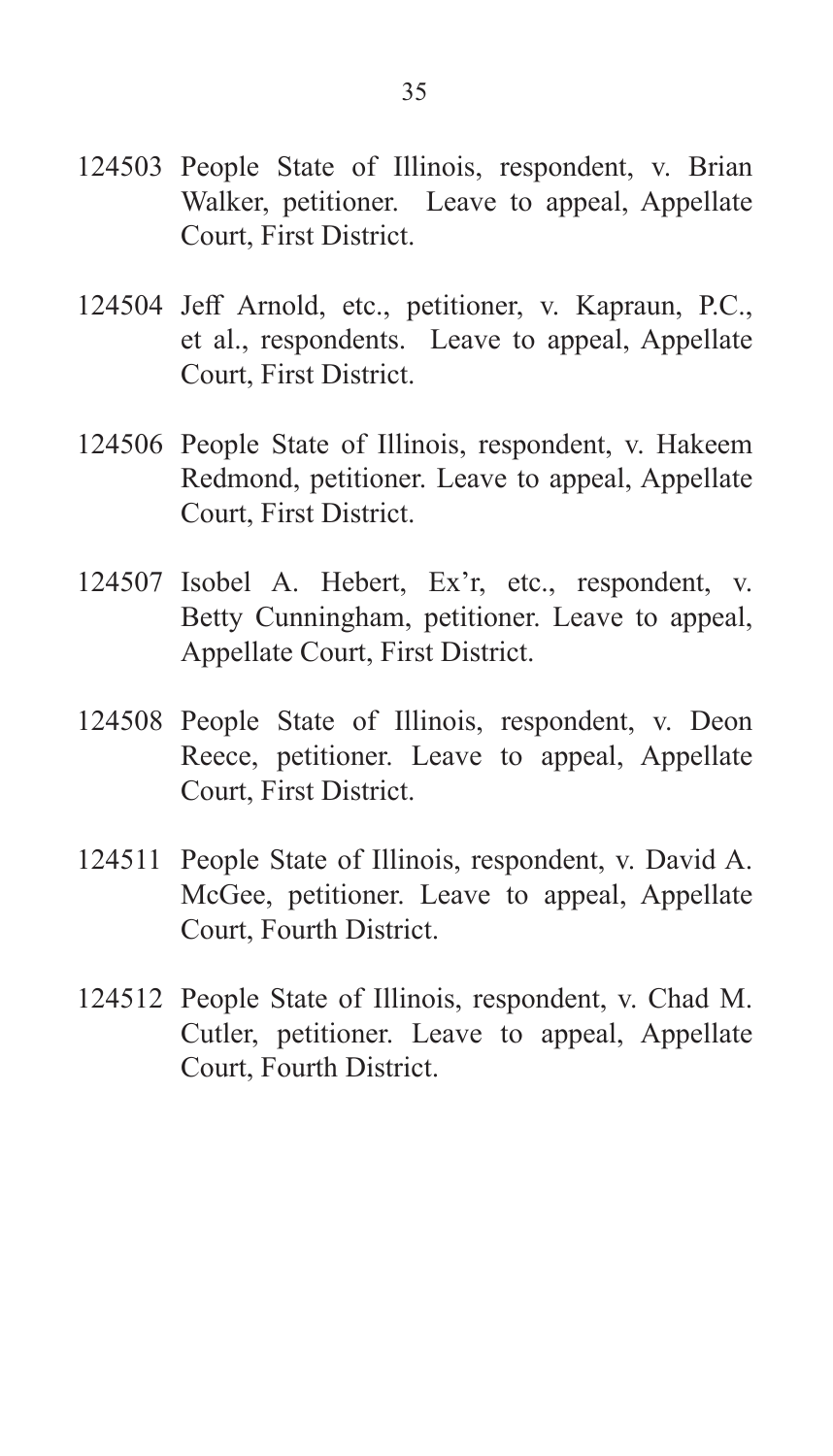## **SUPREME COURT OF ILLINOIS JUSTICES**

36

FIRST DISTRICT **ANNE M. BURKE** Chicago, Illinois

**MARY JANE THEIS** Chicago, Illinois

**P. SCOTT NEVILLE, JR.** Chicago, Illinois

SECOND DISTRICT **ROBERT R. THOMAS** Wheaton, Illinois

THIRD DISTRICT **THOMAS L. KILBRIDE** Rock Island, Illinois

FOURTH DISTRICT **RITA B. GARMAN** Danville, Illinois

FIFTH DISTRICT **LLOYD A. KARMEIER, Chief Justice** Nashville, Illinois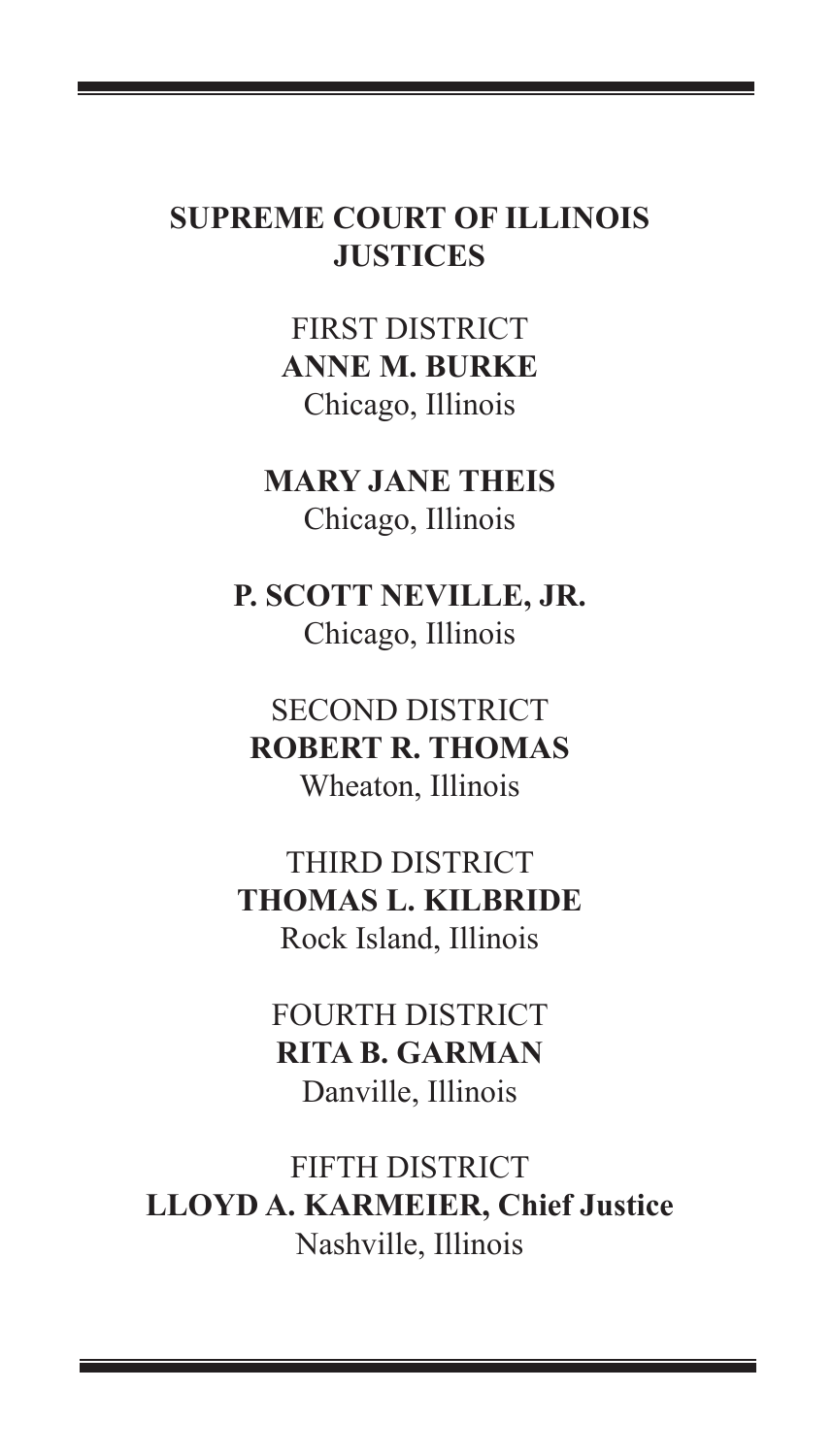

and the control of the control of the control of the

<u> Tanzania (h. 1888).</u>